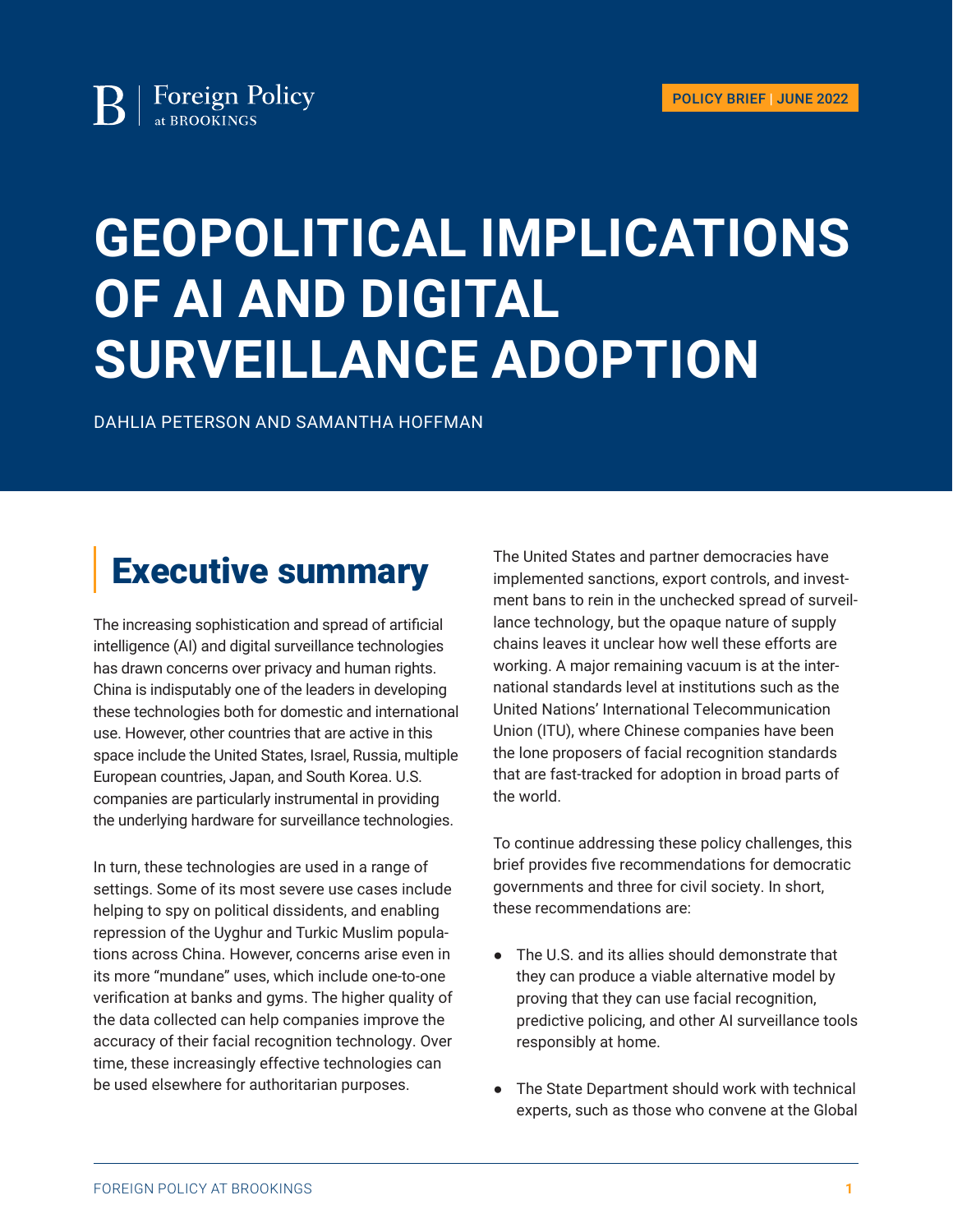<span id="page-1-0"></span>Partnership on AI, to propose alternate facial recognition standards at the ITU.

- The United States and like-minded countries should jointly develop systems to improve the regulation of data transfers and reduce risks.
- The United States and partner democracies should subsidize companies to assist with creating standards to propose at bodies such as the ITU.
- The National Science Foundation and the Defense Advanced Research Projects Agency should fund privacy-preserving computer vision research, where computer vision is deriving information from images or video.
- Civil society organizations (CSOs) should engage in outreach efforts with local communities and community leaders to strengthen public discourse on the advantages and disadvantages of using AI in policing and surveillance.
- CSOs should engage in or support research on issues related to rights abuses using AI and digital surveillance technologies and the export of these technologies.
- CSOs should actively participate in the setting of international technology standards.

# Introduction

Governments and law enforcement agencies worldwide are increasingly leveraging AI and digital surveillance technology to enhance their policing efforts. At a basic level, AI and digital surveillance technologies support police work by helping to streamline operations and solve everyday problems. They can also improve predictive and emergency response capacities. However, because what is deemed legal and illegal is heavily influenced by politics and the definition of problem solving is subjective, the motivations for adopting these technologies

vary between countries and even between the localities within them.[1](#page-11-0) Therefore, who sets the standards for and direction of the technology matters. As tech development advances, it will be ever more crucial to monitor the implications and risks of the proliferation and export of AI and digital surveillance technologies from a geopolitical perspective.

Authoritarian and democratic states alike are adopting AI and digital surveillance technologies at a pace that is not allowing for suitable public debate on the implications of their use and boundaries for their use.

Authoritarian and democratic states alike are adopting AI and digital surveillance technologies at a pace that is not allowing for suitable public debate on the implications of their use and boundaries for their use. For authoritarian regimes, these technologies simultaneously strengthen a state's capacity to exercise coercive power  $-$  for example, by helping to track specific individuals  $-$  and to improve police work generally. Meanwhile, for liberal democracies and hybrid regimes, these technologies help to reduce burdens on law enforcement agencies and through automation of certain operations, sometimes remove racial and other biases and improve a state's capacity to solve and predict crime. In practice however, these technologies can also undermine the rights and interests of the people that law enforcement claims to protect, and reinforce the biases that such technologies were intended to eliminate.

Yet, although many states have adopted these technologies, few states have leading companies in the AI and digital surveillance technology market. China is arguably the leading exporter of comprehensive AI surveillance systems. Many researchers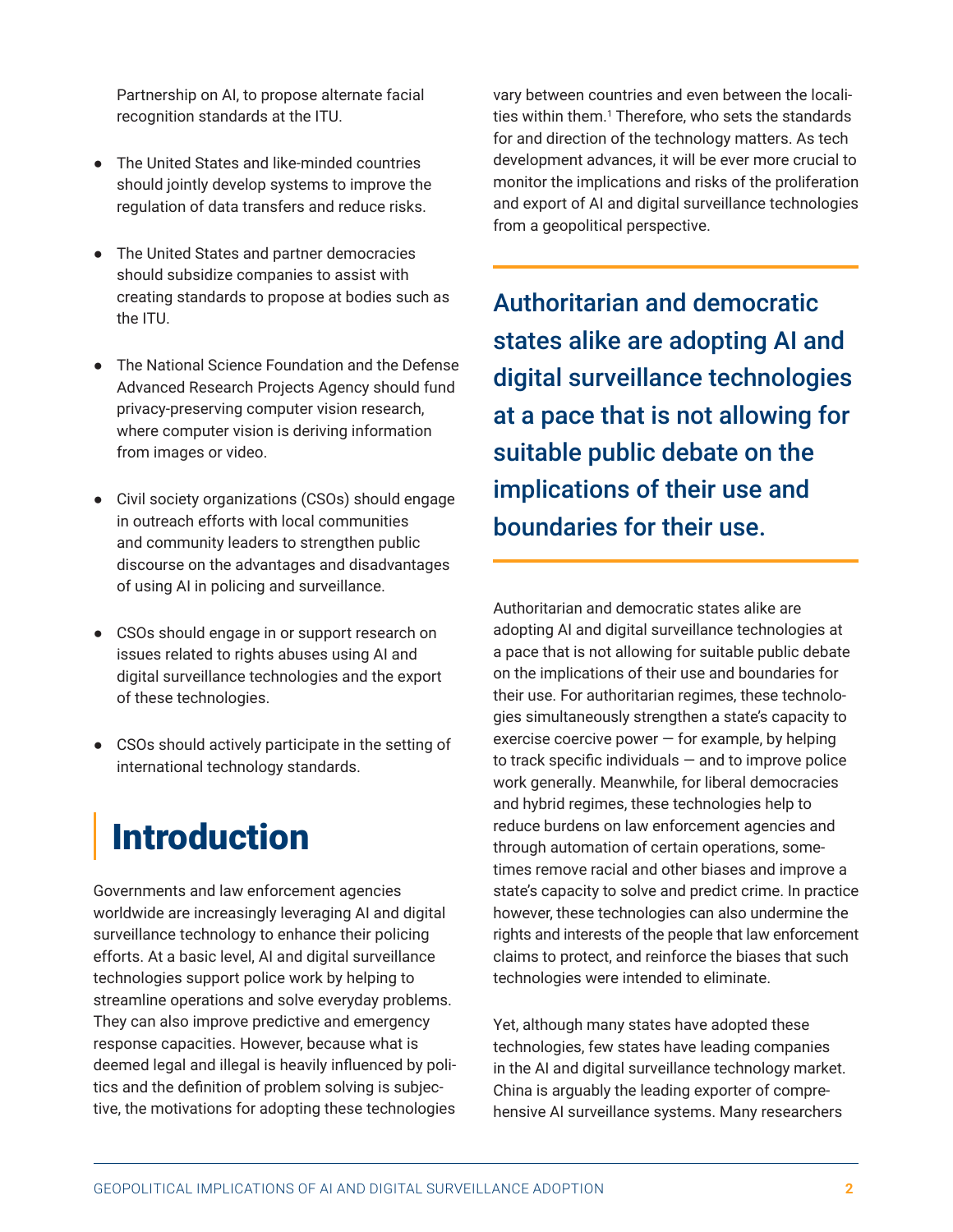<span id="page-2-0"></span>and journalists have tracked the global expansion of these systems, including for improved data integration and analytics, 911 operations, and biometric recognition.[2](#page-11-0) Well-known Chinese companies operating in this space include Dahua, Hikvision, Megvii, and SenseTime. The United States is also a leading producer of AI and surveillance technologies. Wellknown American companies include Clarifai, CLEAR, Clearview AI, and Intel. European producers include Sweden's Axis Communications and Germany's Bosch. Israel has Oosto (previously AnyVision) and OrCam. Russia has AxxonSoft, NtechLab, and VisionLabs. Other Asian producers include South Korea's Hanwha and Japan's NEC.

The problem with China being the leading exporter is that these technologies in the People's Republic of China (PRC) are being designed specifically to meet the party-state's political needs, and as such there are few ethical impediments to the research and development (R&D) and deployment of these AI surveillance systems. In fact, when combined with state-centered priorities and incentives, the lack of obstacles may be a reason why China leads in this space. Authoritarian regimes don't face the same balancing act and are able to leverage their coercive power to determine which subsets of their populations should be targeted for intensified surveillance. In China, for example, the direct, coercive use of surveillance technologies concentrates on "focus/ key personnel" lists, which include individuals petitioning the government and those suspected of being involved in terrorism.<sup>[3](#page-11-0)</sup> Under such broadly defined categories, the Chinese police can monitor anyone who might destabilize regime stability and can more easily mobilize against protests.[4](#page-11-0) China's surveillance toolkit — which has evolved iteratively to add predictive policing and facial, voice, and other biometric recognition tools — has enabled genocide in Xinjiang and political spying abroad.<sup>[5](#page-11-0)</sup>

Naturally, repressive countries that see eye to eye with China's geopolitical aims, such as Iran, aim to replicate the Chinese approach.<sup>[6](#page-12-0)</sup> But it is not just authoritarian regimes that adopt Chinese technologies. Numerous researchers have shown how democracies across Europe and Latin America are also adopting them.[7](#page-12-0)

As governments continue to embrace AI and digital surveillance technologies, democracies need to develop strong governance models for these technologies as well as strategies for countering states' misuse of them. This is particularly important because China is a heavyweight in dictating global technology standards, including through the United Nations' International Telecommunication Union (ITU). China's ITU facial recognition standards which recommend use cases — have been widely adopted across Africa, Asia, and the Middle East, largely because no other countries have proposed viable alternatives.<sup>[8](#page-12-0)</sup>

In undertaking these and other efforts, however, it will be important to remember that existing prescriptive policy solutions will not address all of the issues around AI and cyber-driven surveillance technology. Current policy frameworks and toolkits were not designed to be responsive to evolving technologies and the political intent driving their development. Therefore, the creation of new frameworks that do so will be essential. Innovative action and understanding are required in a wide range of areas, including the ethical use of AI, the mitigation of risks embedded in specific AI and surveillance technologies, the setting of R&D priorities, and the funding of and collaboration on the design of competing technologies and technology standards globally.

### An overview of AI and digital surveillance technologies

Broadly, AI and digital surveillance technologies include the technologies that support government policing and surveillance efforts — everything from public-facing cameras and remote-sensing equipment to the underlying hardware and software systems used for data storage, integration, processing, and analysis. It is helpful to visualize these technologies by thinking of them as layers sitting within a standard Internet of Things (IoT) technology stack.<sup>9</sup> The stack can be divided into four layers: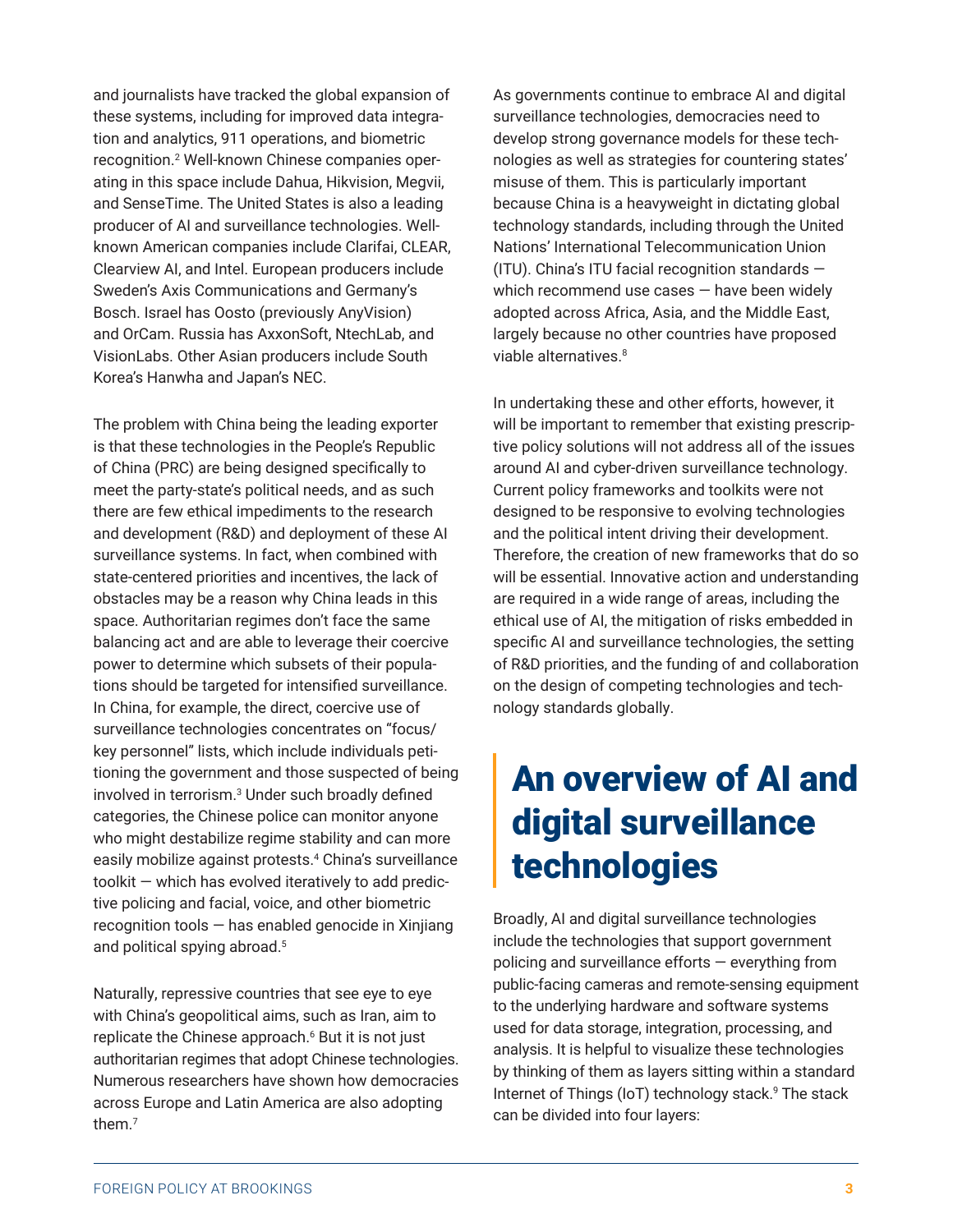- Smart devices: These are physical IoT-connected devices, which include smart security cameras, biometric scanners, local storage, processors, digital software (applications and operating systems), sensors, and actuators.
- **Data transmission and communications tech**nologies: These enable connectivity and the transmission of data between the physical IoT device and the cloud. Communications technologies include Bluetooth, WiFi networks, 3G, 4G LTE networks, and 5G networks.
- Cloud infrastructure components: These, like hardware and software, enable cloud-based services for ingesting and storing data streams from IoT devices.
- Cloud applications: These store and process the IoT data, which can be used to conduct analysis and to visualize outputs for the user.

This brief focuses on the technologies that enable biometric surveillance. Note, however, that these systems do not always exist in isolation. Multiple types of smart systems data from different government cloud networks can be integrated and shared with other government information systems. Moreover, how a technology and the data it helps generate are used depends mostly on the intent/ objectives of (1) the end user controlling the device or system and (2) any actor who has access to the data generated from it.

#### BIOMETRIC SURVEILLANCE **TECHNOLOGY**

Biometric surveillance refers to the groupings of technology that allow a user to identify a person based on biometric indicators, including faces, irises, fingerprints, gait (measure of body movement and body mechanics), and DNA data. Biometric recognition systems are commonly used globally, for example by border control agents and in the context of domestic law enforcement.<sup>[10](#page-12-0)</sup> In these instances, the systems are used to enhance border security and identify individuals entering the country fraudulently.<sup>[11](#page-12-0)</sup>

#### FIGURE 1

#### **Biometric surveillance technology stack**

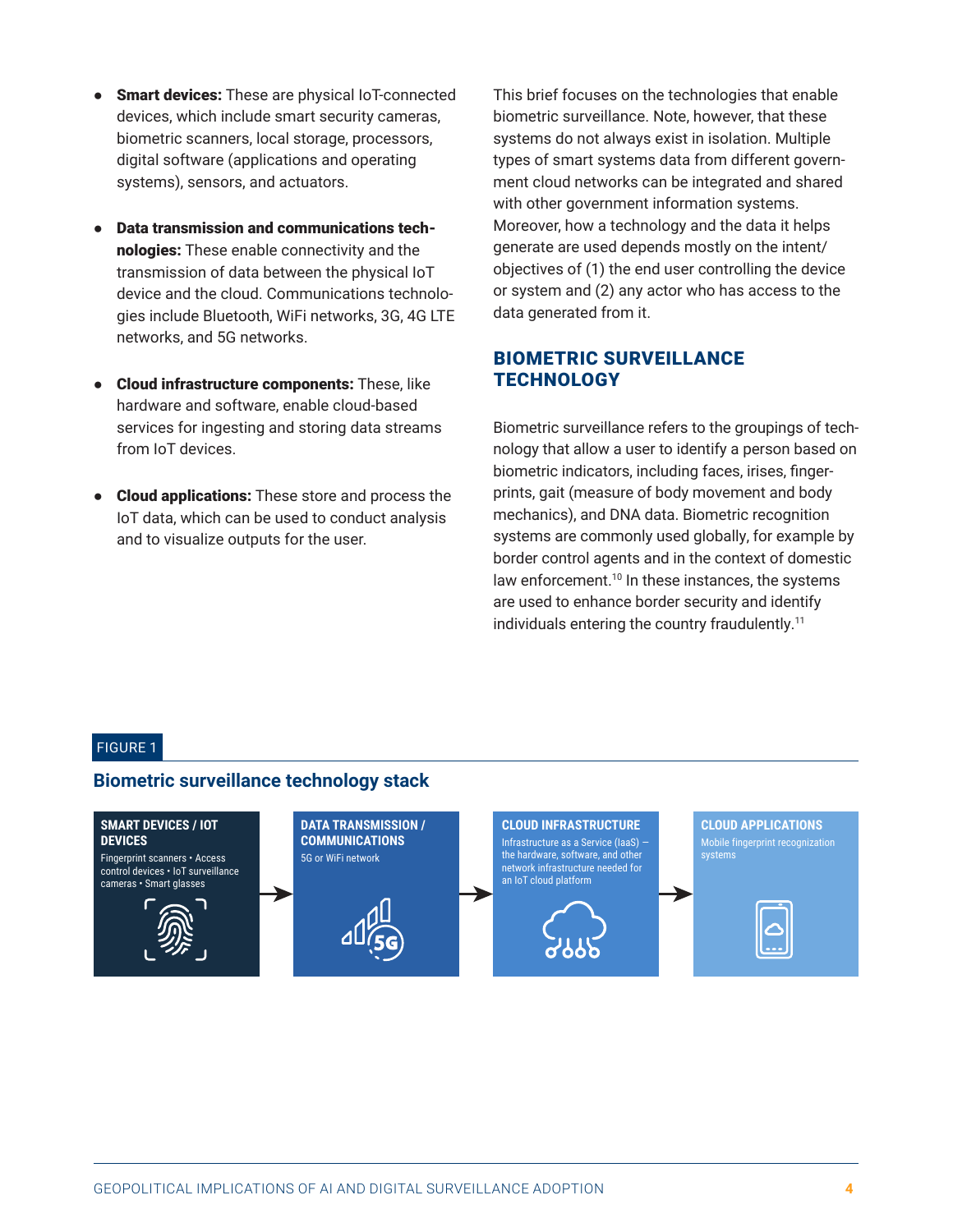Protection Regulation (GDPR) and called for ending private facial recognition databases and police use of facial recognition technology in public places, it is still actively pursuing police use of facial recognition in other areas. For example, millions of faces will be shared in the inter-European Prüm II police biometric database.[15](#page-13-0) In China, the Ministry of Public Security oversees

posed lighting and face masks.

smart cities' public security platforms, such as video and image information databases (VIID) and police geographic information systems (PGIS). The biometric data collected by the agencies are ingested on these platforms. VIID and PGIS systems are connected to more far-reaching public security projects — such as Skynet and Sharp Eyes — that seek to problem-solve in real time and improve predictive capabilities.[16](#page-13-0) Skynet is the older of the two projects and seeks to perform 24/7 video surveillance of public areas, and timed surveillance over minor streets, additionally relying on GIS systems to improve public security monitoring.

<span id="page-4-0"></span>Face surveillance is one of the most prominent types of surveillance and includes the distinct categories of facial recognition and facial analysis. Facial recognition technology converts facial features into a mathematical formula, or "faceprint," before performing either (1) face verification, or one-to-one matching, or (2) face identification, or one-to-many matching. Facial analysis technology estimates factors such as emotion, engagement level, age, gender, and ethnicity, but this technology has been criticized as fundamentally inaccurate and flawed.[12](#page-13-0) Both facial recognition and facial analysis are challenged by issues such as underexposed or overex-

Biometric surveillance is widely used across democracies. In the United States, local police departments have deployed facial recognition systems in cities such as Detroit, but its use has been controversial.<sup>[13](#page-13-0)</sup> These technologies, despite sometimes being used to reduce racial biases in policing, have been criticized for actually reinforcing them due to relying on historically biased training data, and computationally legitimizing problematic police practices.<sup>[14](#page-13-0)</sup> While the European Union has barred biometric data sharing to third parties without consent under the General Data

Sharp Eyes builds on Skynet infrastructure to include more comprehensive data fusion and cover more rural areas. China's use of the data is broader and feeds into work ranging from state security to logistics.

Researchers have found that China purposefully builds in biases and connects these to coercive state practices that target specific ethnic groups, especially the Uyghurs and Tibetans.

These projects are also linked to state coercive practices that employ facial recognition technology. Researchers have found that China purposefully builds in biases and connects these to coercive state practices that target specific ethnic groups, especially the Uyghurs and Tibetans. Facial analysis systems specifically look for ethnic and nationality identifiers. Chinese standards bodies are actively codifying national and provincial biometric surveillance approaches. In December 2017, the Ministry of Public Security released facial recognition guidelines calling for Uyghur detection.<sup>[17](#page-13-0)</sup> Other standards have called for detecting "personal attributes" including "ethnicity" (Uyghurs are one of 56 official ethnic groups in China) and "skin color."[18](#page-13-0) Ethnicity recognition is also codified nationally at the design level via the Standardization Administration of China, which issues standard technical requirements for facial recognition technologies used in security systems[.19](#page-13-0)

In reality, the standards already encompass Uyghur detection. This targeting is reinforced when police directly request more specific or advanced Uyghurdetection capabilities, as they appeared to have done in at least 12 nationwide projects by 2019.[20](#page-13-0) Furthermore, numerous major Chinese surveillance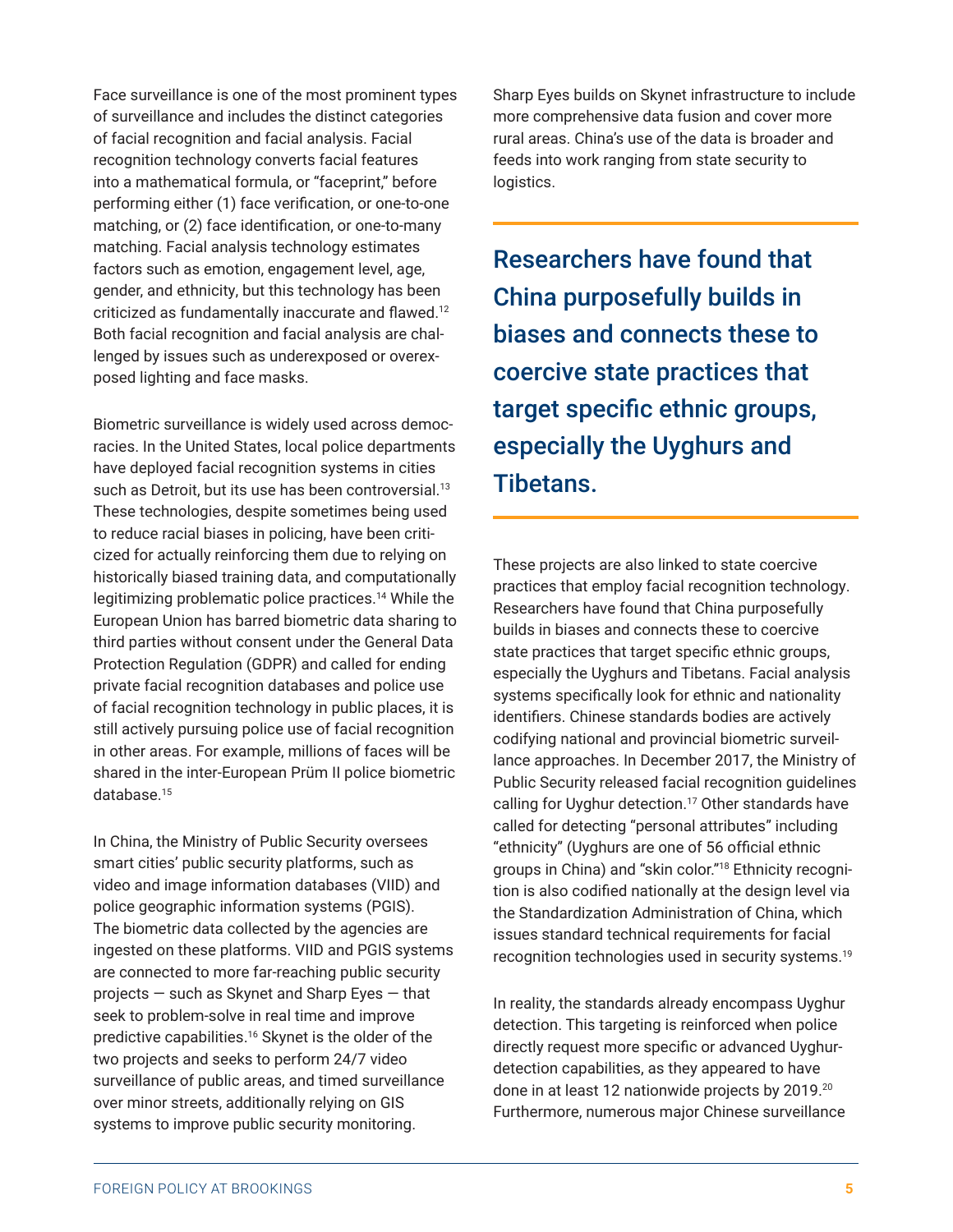companies reportedly claim to provide Uyghur detection.[21](#page-13-0) And database schema for VIID databases appear to include not just the ethnic identifiers but also recorded facial data of foreign citizens in China for facial recognition. In 2021, media reports highlighted that provincial and municipal governments have been developing and implementing systems for tracking individuals, including foreigners such as iournalists.<sup>[22](#page-14-0)</sup>

#### CONSTRAINTS ON BIOMETRIC SURVEILLANCE TECHNOLOGY

Police use of AI and digital surveillance technologies is first determined by the political and legal systems in which the technologies are being deployed. A core contrast between authoritarian regimes and democracies is the existence of safeguards in legal frameworks and to what extent they are followed. For example, Huawei freely gave 240 facial recognition cameras to the city of Valenciennes, France, in 2017. But French law bans real-time facial recognition, which means local authorities do not use the full features built into Huawei's technology.[23](#page-14-0) That said, while some democracies have legal frameworks and political systems designed to protect the rights of individuals and put *actual* limits on the state's power, technology is still being rolled out faster than technology-specific legal safeguards and faster than decisionmakers can understand the risks and benefits of the technologies.

Moreover, even if safeguards are in place, regime change can result in their removal. For example, under Myanmar's resumption of junta rule, protections against warrantless surveillance, search, and seizure have been removed.<sup>[24](#page-14-0)</sup> This is particularly concerning when combined with the fact that Myanmar's capital city Naypyidaw now uses 335 cameras purchased from Huawei. (Although, the company claims not to be the developer behind the cameras' facial and license plate recognition).[25](#page-14-0) The technology is used to alert authorities to individuals on the wanted list.[26](#page-14-0)

The use of surveillance technology is also shaped by how problem-solving or public security is defined

in the state. Leaders in Latin America and Southeast Asia justify AI surveillance adoption with the need to increase public safety and reduce burdens on police. But several problems exist with such justifications.<sup>[27](#page-14-0)</sup> First, authorities often do not define what "public security" means, leaving systems prone to abuse.<sup>[28](#page-14-0)</sup> Second, laws passed to authorize AI surveillance are often used as a fig leaf to retroactively permit existing surveillance.<sup>[29](#page-14-0)</sup> Furthermore, despite local and federal data protection laws, public security needs can trump users' ability to rectify incorrect data, as has been the case in Argentina.<sup>[30](#page-14-0)</sup>

#### EXPORTATION OF BIOMETRIC SURVEILLANCE TECHNOLOGY AND **CENSORSHIP**

Companies developing biometric surveillance technologies are exporting them globally. The export of Chinese biometric surveillance technologies, in particular, has been well documented in recent years. For instance, Taigusys, a Chinese company specializing in emotion recognition, has exported its facial analysis equipment to Thailand and several African countries.[31](#page-14-0) Chinese AI unicorns, including CloudWalk, SenseTime, and Yitu, have exported their one-to-many facial recognition across the globe.<sup>[32](#page-14-0)</sup> AI unicorn Megvii is also active in exporting its one-to-one verification technology, which is deployed in places as diverse as a large oil rig builder in the United Arab Emirates and a gym in Thailand.<sup>[33](#page-14-0)</sup>

In addition to exporting their one-to-many facial recognition systems, Chinese companies have supported projects to improve policing and surveillance using digital technology. For example, Dahua has built complete platforms in Peru;<sup>34</sup> ZTE has been integral to the development of Venezuela's "Fatherland Card," or smart ID card;<sup>35</sup> and China National Electronics Import & Export Corporation (CEIEC) has constructed — and Huawei has provided the equipment for  $-$  Ecuador's ECU 911 public security system.<sup>[36](#page-15-0)</sup> Across Latin America, Chinese companies have spurred the use of surveillance technology and primed the market for further expansion by offering equipment and software either at discounted prices or for free.[37](#page-15-0)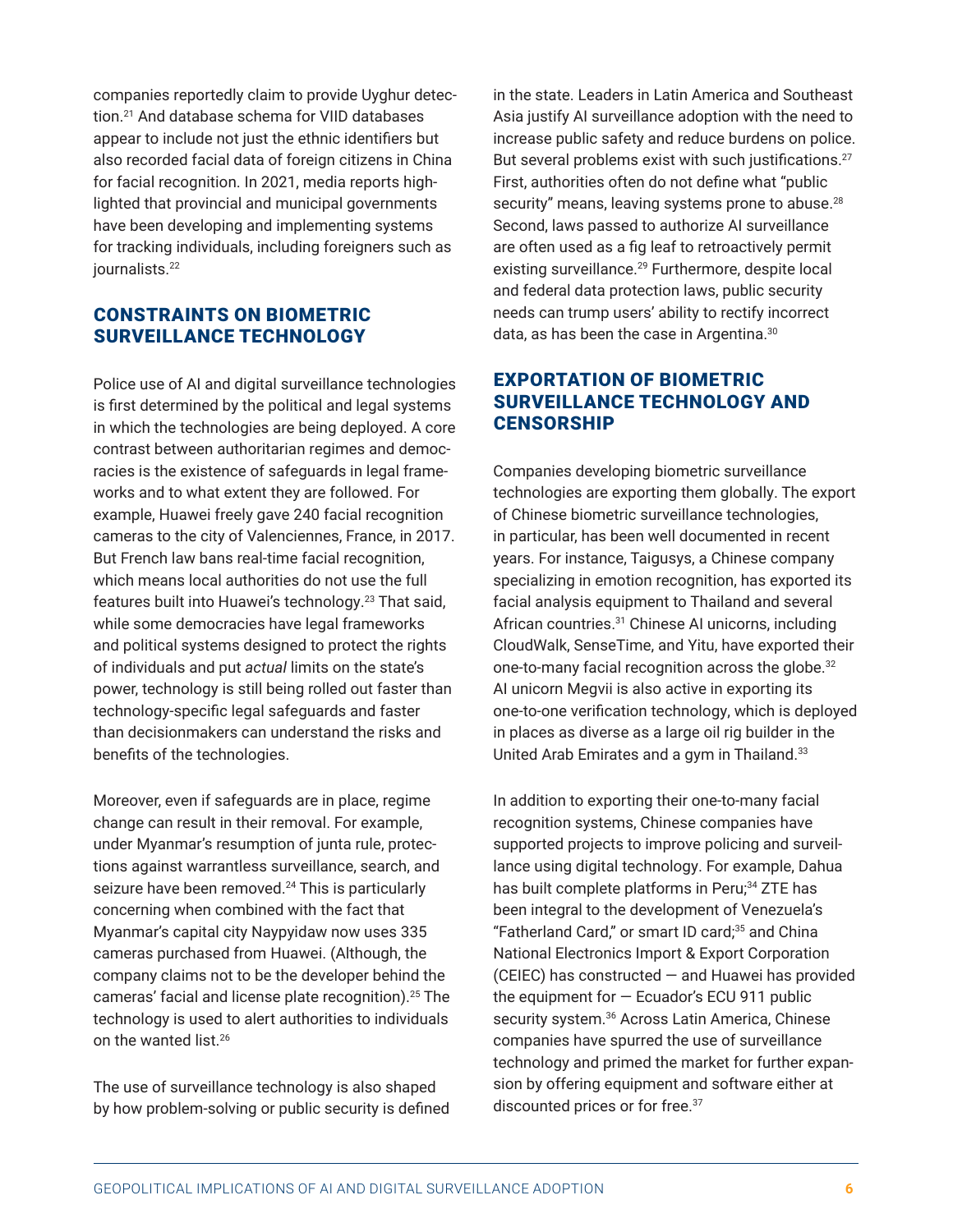Beyond individual surveillance technology exports, China also exports platform solutions. Huawei, with several other companies' participation, is the lead developer of these multilayer platforms, which are typically referred to as "Safe Cities."[38](#page-15-0) Other major Chinese companies involved are the world's two largest surveillance companies, Dahua and Hikvision, as well as ZTE and CEIEC.<sup>39</sup> According to the Australian Strategic Policy Institute, Huawei has exported its smart and safe cities technologies and projects to over 100 locations worldwide.<sup>[40](#page-15-0)</sup>

The export of Chinese technologies stands out largely because of the political system that influences the technologies' development and the innovation ecosystem that encourages companies to design technologies that meet the Chinese state's priorities.

The export of Chinese technologies stands out largely because of the political system that influences the technologies' development and the innovation ecosystem that encourages companies to design technologies that meet the Chinese state's priorities. But China is not the only exporter of these technologies. Other technologies also have been developed to serve inherently coercive political aims. For instance, Israel's Oosto is a vision AI company that exports recognition technology and provides surveillance equipment at checkpoints in the West Bank.[41](#page-15-0)

In addition, technologies designed in democratic countries are not all used for advancing democratic interests. In 2019, for example, the U.S.-based OpenPOWER Foundation led by Google and IBM

executives reportedly set up a collaboration with IBM, the Chinese company Semptian, and U.S. chip manufacturer Xilinx to develop the SuperVessel cloud platform to "analyze vast amounts of data more efficiently."[42](#page-15-0) (Semptian is a company specializing in internet surveillance and censorship technology in China.) However, this relationship began in 2015, and more recently in 2020, IBM called for controls on facial recognition technology exports to prevent uses that "undermine American values."[43](#page-15-0) While IBM also stopped conducting skin tone analysis in 2020, there is still no industry or government-wide guidance on the ethics of "race" analytics or even the ethics of selling AI surveillance to authoritarian governments.<sup>[44](#page-15-0)</sup>

Companies in democratic countries have also been exporting their digital surveillance products to illiberal regimes. These products are then used by the regimes' security forces. For example, in 2010, reports emerged that Libyan security agents under Moammar Gadhafi's regime had spied on journalists' communications using surveillance technology purchased from the French company Amesys.[45](#page-15-0) In another case, Bahraini authorities likely used technology from Germany-based Trovicor to intercept emails and text messages from political activists who were detained and abused.<sup>[46](#page-15-0)</sup> Israeli companies Candiru, Cognyte, NSO Group, and Paragon are also pioneering zero-click hacks (which don't require user action and instead exploit system vulnerabilities) and selling their services to government clients worldwide.<sup>[47](#page-15-0)</sup>

Nevertheless, exported surveillance technologies developed in authoritarian countries, namely China, pose greater risks because they are often explicitly designed for coercive purposes. And companies such as Hikvision and Huawei export them to countries with poor human rights track records — such as Kazakhstan, Kyrgyzstan, Saudi Arabia, and the United Arab Emirates.<sup>[48](#page-15-0)</sup>

Other end users may not be using digital surveillance to advance rights-violating policies, but that doesn't make their use less concerning overall. For example, cameras are commonly deployed commercially or for critical infrastructure sectors such as energy.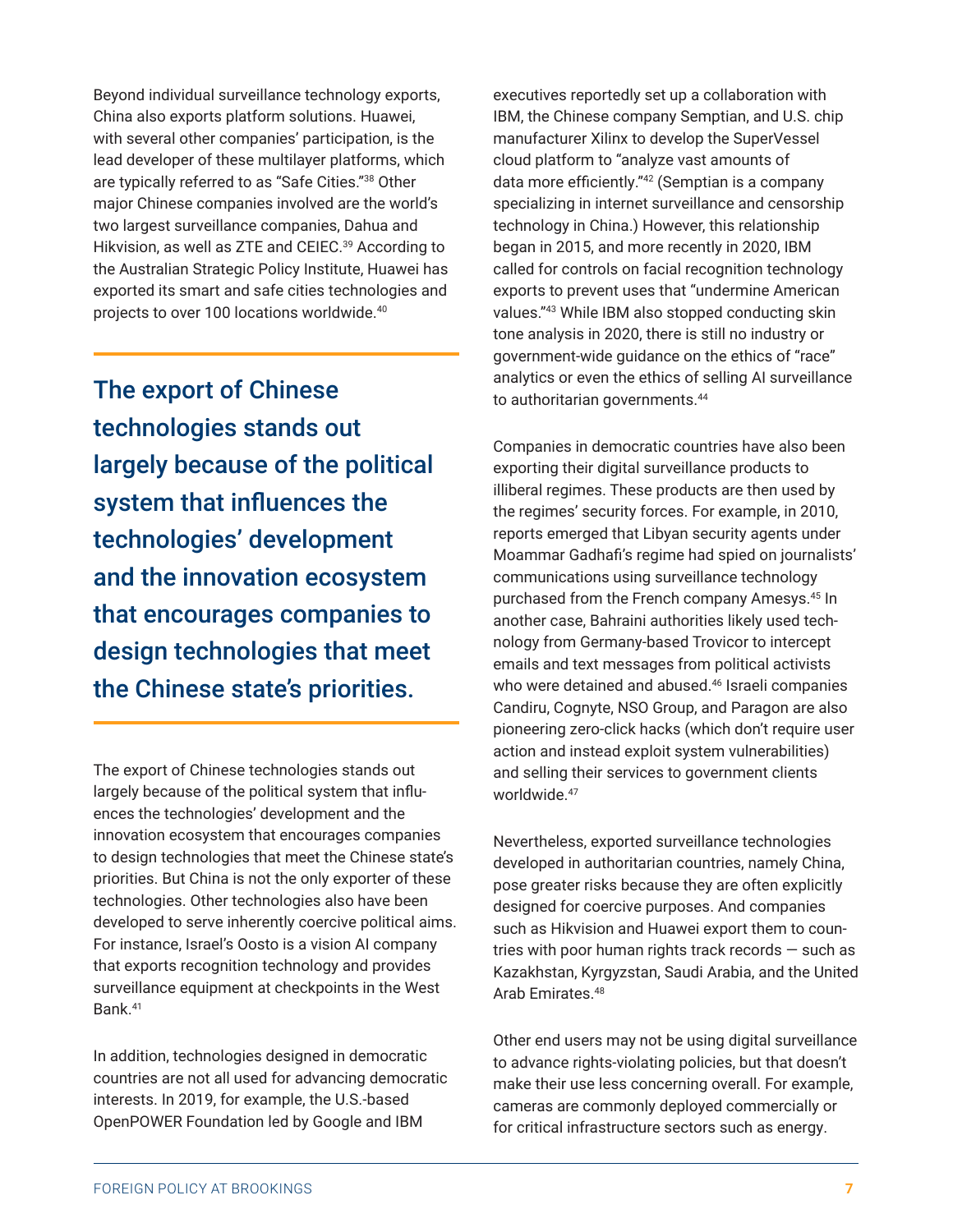Since 2019, Chinese company Uniview has installed more than 4,000 security cameras in People's Bank of Indonesia ATMs.<sup>[49](#page-15-0)</sup> By 2018, it installed intrusion detection video surveillance systems across nearly 100 state-run electricity substations in Jakarta.<sup>[50](#page-15-0)</sup> What's worrying is that the higher-quality data collected help not only the end user but also the company providing the technology by improving the accuracy of facial recognition. Over time, the increased effectiveness of that technology can be put to use elsewhere for clear authoritarian purposes or purposes that embed authoritarian concepts of security and policing.

Even if an end user only aims to use surveillance technology for the greater good (from a liberal democratic perspective), it does not mean that no harm will be done. An end user isn't fully in control of how the data generated or stored are used by actors with downstream data access.<sup>[51](#page-15-0)</sup> This means that if suppliers are not monitored, the data from systems deployed overseas can advance authoritarian interests elsewhere. There are also issues associated with the standards that a technology carries with it and how these standards are set globally through market penetration.

# Thinking beyond the end use of AI and digital surveillance technology

As AI and digital surveillance technologies are further integrated into information and security systems, states might increasingly use them to extend their power globally and pursue their interests — whether through extra-territorial police and surveillance activity or technical standards setting.

For instance, in China, national agenda setting, policies, and laws enable the state to exert its control over companies and advance its interests through their activities. When Chinese-developed technolo-

gies are then exported, this same control allows the state to leverage this power to make further political and economic advancements globally. This is evidenced by the Belt and Road Initiative's Digital Silk Road, which uses Chinese-developed technologies to support telecommunications, cloud computing, e-commerce, and mobile payments in recipient nations.[52](#page-16-0) Notably, these kinds of digital projects not only extend China's influence but also risk eroding the sovereignty of these nations.

China has established regulations on data transmission and privacy protection, including the Data Security Law (2021), the Intelligence Law (2017), the Cyber Security Law (2016), and the State Security Law (2015). But these laws are arguably not strong enough to protect against the risks inherently embedded in Chinese technology. It is normal for any  $company - no matter where it is based - to collect$ data and transfer it to other countries where they have servers for internal use, such as for improving their product. But, in many countries, there are legal reasons why law enforcement may be allowed to access that data, even if it was generated overseas. In China, those reasons are far broader because what is considered lawful or unlawful is far more vague and slippery than it is in a liberal democracy.[53](#page-16-0) What data are subject to "national security or law enforcement requirements" can be extremely broad.

The issue is not just that data collection may enable Chinese companies to conduct overseas surveillance. For the supplier of the technology, the highquality data collected can improve the accuracy of the facial- and voice-recognition systems, which can in turn be marketed and used for future repressive purposes.

China's approach to AI and digital surveillance also has global impacts, which are clearly seen in how it seeks to set technology standards through bodies such as the ITU, magnifying the risks their technologies could create. The Financial Times reported in 2019 that China Mobile, China Telecom, Dahua, and ZTE have proposed international standards that are very similar to Chinese domestic standards.[54](#page-16-0) The standards also cross the line into policy recommendations, as they recommend where facial recognition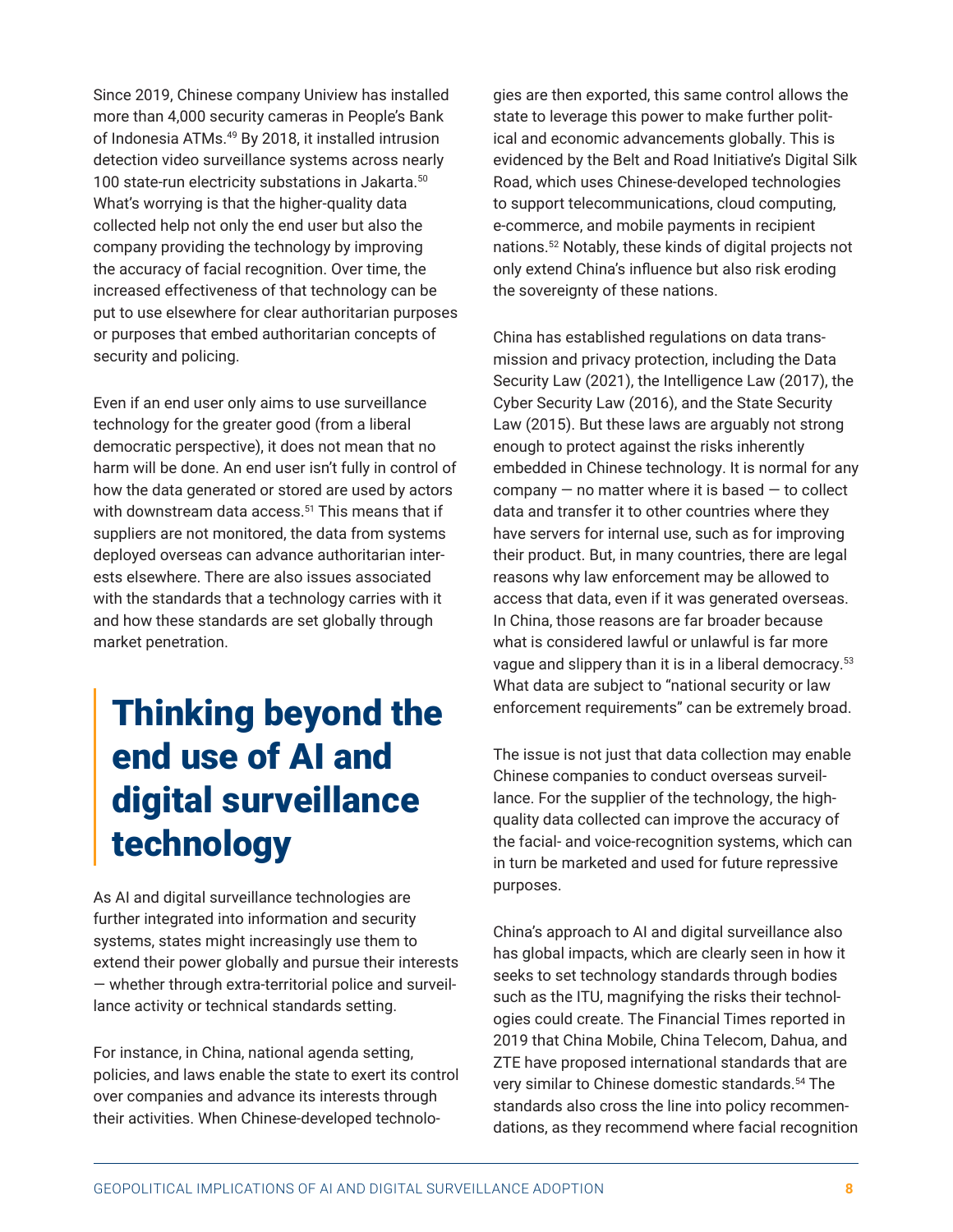should be deployed: for example, in public spaces (for use by the police), in workplaces (for use by employers to confirm employees' work attendance), and in local libraries (for use by law enforcement to compare with the country's "fugitive library" to find hiding criminals). Although developing nations in Africa, Asia, and the Middle East are widely adopting Chinese standards, companies in the United States and other democratic nations have yet to propose viable alternatives.<sup>[55](#page-16-0)</sup>

### Policy responses and remaining hurdles

Given the unchecked spread of Chinese surveillance technology both from within China and around the world, the U.S. and other democratic states have taken commendable steps to tackle this issue on multiple fronts. These steps include, but are not limited to, establishing U.S. State Department surveillance export guidance, Customs and Border Protection withhold release orders, Commerce Department Entity List export controls, Treasury Department Global Magnitsky sanctions, and investment bans by White House executive orders. Multilaterally, the United States is cooperating with Australia, Canada, Denmark, France, the Netherlands, Norway, and the United Kingdom as well as working with the European Union through the Trade and Technology Council.[56](#page-16-0)

But how well these states' actions are working remains unclear. Chinese companies are heavily reliant on U.S. chips and storage solutions to power their AI surveillance technologies.<sup>[57](#page-16-0)</sup> But given the surveillance industry's opaque supply chains and sometimes inscrutable supplier networks, it is not clear if leading Chinese facial- and voice-recognition companies on the Commerce Entity List are successfully securing supply chain alternatives from non-American sources. For less hardware reliant companies such as SenseTime, hardware is a smaller concern, and they develop most of their software in-house.[58](#page-16-0) Chinese homegrown R&D efforts may or may not be producing meaningful

breakthroughs, but even without alternatives, China's thousands of surveillance companies not on the Entity List could freely continue to access U.S. origin technology because they are not subject to any import restrictions. Furthermore, no stringent Magnitsky sanctions have yet been applied to surveillance companies, although Hikvision is under consideration as reported in May this year, and it is expected the sanctions would significantly jeopar-dize the company's ability to operate globally.<sup>[59](#page-16-0)</sup>

The promise of big payouts and a wide sea of willing Chinese customers means it may be difficult to stem the tide of non-Chinese surveillance inputs and technology exports.

In 2020, the U.S. State Department released thorough guidance for companies' export considerations.<sup>[60](#page-16-0)</sup> However, the document is nonbinding, and the pull of commercial interests is hard to resist. The promise of big payouts and a wide sea of willing Chinese customers means it may be difficult to stem the tide of non-Chinese surveillance inputs and technology exports. Nonetheless, global public exposure is slowly turning this tide, and it is getting increasingly hard for companies worldwide to claim ignorance of their involvement in China's surveillance state.

Once the investment bans set by the White House in June 2021 and December 2021 go into effect, the ramifications will be interesting to watch. U.S. officials have noted that American investment is problematic partly because it brings a degree of prestige and validation to the Chinese businesses' operations.[61](#page-16-0) Loopholes are also likely, as in the case of SenseTime, which has a subsidiary listed on the banned list, as opposed to its parent company.<sup>[62](#page-16-0)</sup>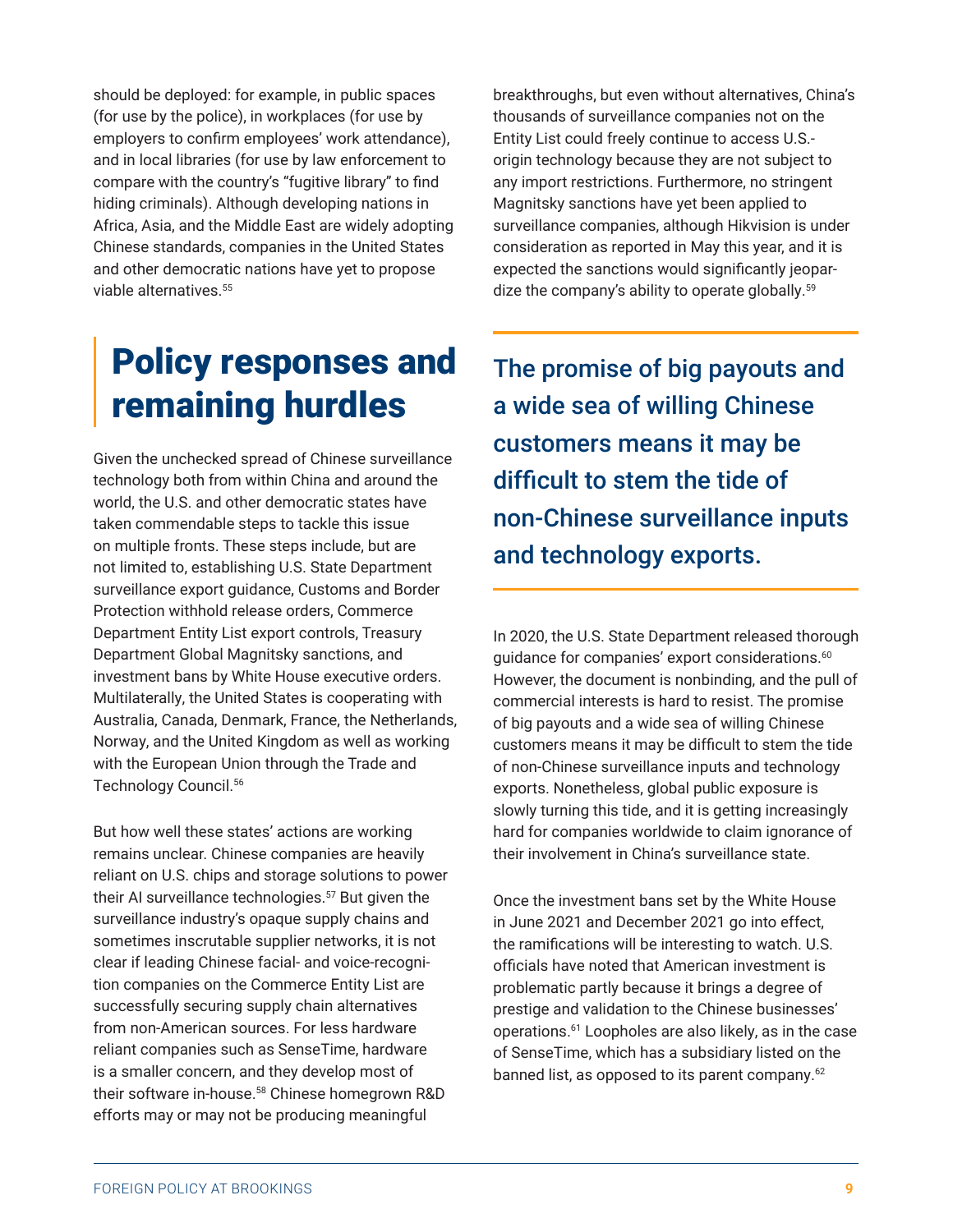To augment these steps, democratic governments and civil societies should consider the following recommendations, respectively.

- *First and foremost, the U.S. and its allies should demonstrate that they can produce a viable alternative model by proving that they can use facial recognition, predictive policing, and other AI surveillance tools responsibly at home.* As a first good step, the U.S. Congress should pass a law that requires law enforcement agencies to have warrants for running facial searches and should also place guardrails around search criteria. For example, this law could (1) at minimum, prohibit law enforcement agencies from running any facial recognition searches on individuals peacefully exercising their First Amendment rights, (2) mandate search warrant requirements before running any facial recognition searches for suspected criminal acts, (3) when facial recognition is necessary, require agencies to obtain implicit consent through clearly listed bulletins of facial recognition deployment in public areas, and (4) require explainability in algorithms by design (or "white box" algorithms).<sup>[63](#page-16-0)</sup>
- *Second, the State Department should work with technical experts, such as those that convene at the Global Partnership on AI to propose alternate facial recognition standards at the ITU.*[64](#page-17-0) The department should also continue dialogue with EU partners (through the Trade and Technology Council) on how to dovetail their approach to surveillance exports, as well as with Quad partners (Australia, India, and Japan) on R&D and the production of critical technology including AI to ensure that core democratic principles are baked into the technology developed in democracies.
- *Third, the United States and like-minded countries should jointly develop systems to improve the regulation of data transfers and reduce risks.* These should be built around the understanding that AI and digital surveillance technologies also enable data collection that is valuable to actors with downstream data access via the digital supply chain. More needs to be done to ensure that the risks are well understood and that the responses to mitigate them keep up with the current threat landscape.

This effort will require (1) a better understanding of the researchers and companies most directly contributing to coercive state surveillance and (2) steps to reduce exposure to them in supply chains.

- *Fourth, the United States and partner democracies should subsidize companies to assist with creating standards to propose at bodies such as the ITU.* It is often prohibitively expensive to participate, with work and travel costing \$300,000 per engineer yearly.<sup>[65](#page-17-0)</sup> In response to a recent National Institute of Standards and Technology (NIST) request for information, 12 of the 15 industry groups who replied recommended that the U.S. government subsidize companies' participation through grant funding, potentially via industry associations, and revise the R&D tax credit to include standards development work.<sup>[66](#page-17-0)</sup> NIST could also consider implementing an ethics process whereby companies whose technology abuses human rights cannot take part in their voluntary testing.
- *Fifth, the National Science Foundation and the Defense Advanced Research Projects Agency should fund privacy-preserving computer vision research, where computer vision is deriving information from images or video.* The goals are to automatically anonymize all faces in a crowd and deanonymize only those necessary to pursue investigative leads. This would represent another technical alternative to the Chinese approach and would be similar to approaches already adopted by companies in Europe adhering to the GDPR.<sup>[67](#page-17-0)</sup>

But democratic governments cannot rely on policy alone to shape a more positive vision for AI and digital surveillance technologies and their applications. Civil society must also be engaged in the process. We recommend that:

● *First, civil society organizations (CSOs) should engage in outreach efforts with local communities and community leaders to strengthen public discourse on the advantages and disadvantages of using AI in policing and surveillance.* The organizations should seek to help illuminate and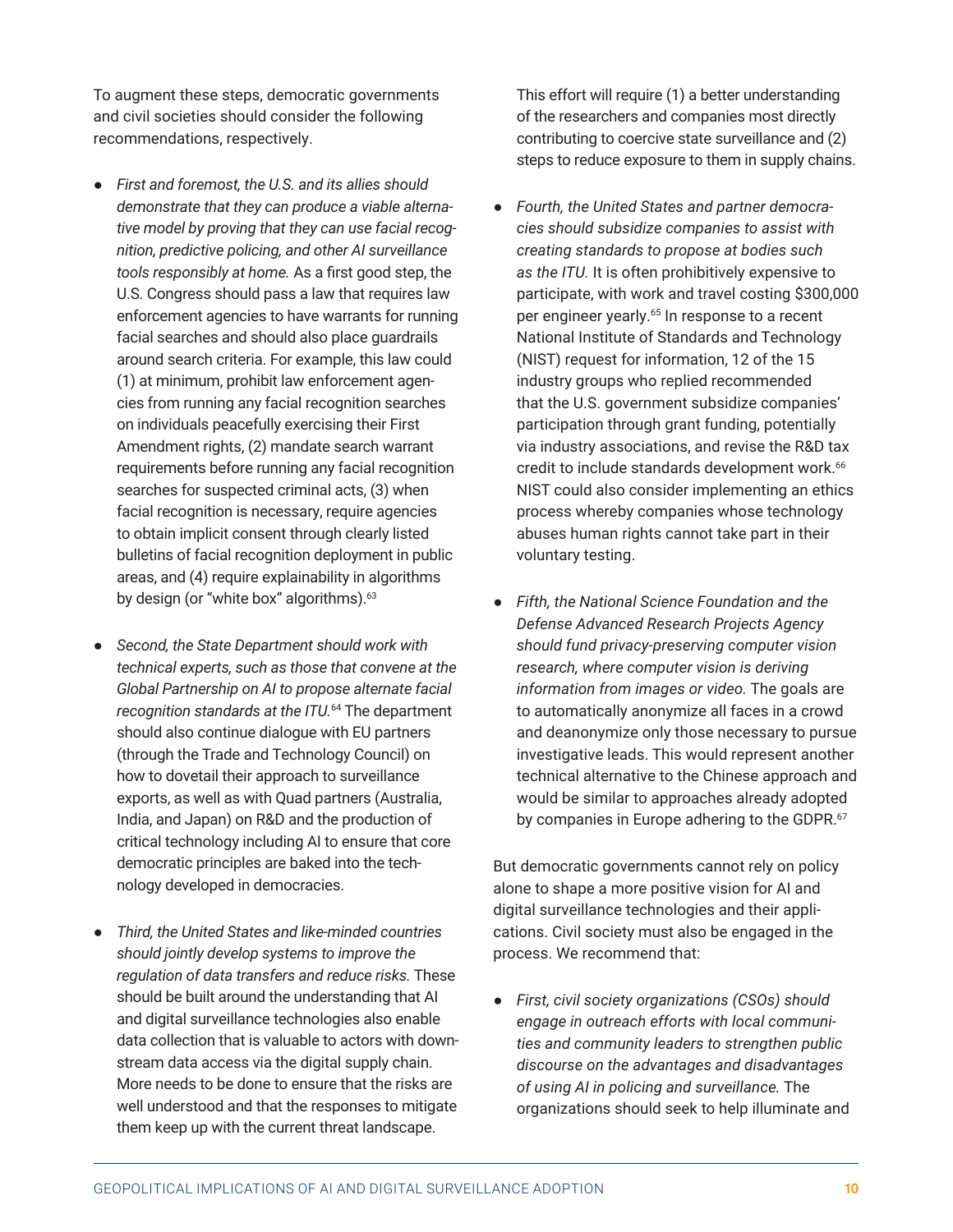develop public opinion on democratic frameworks that cover the use of these technologies and then push for policies that align with public opinion.

- *Second, CSOs should engage in or support research on issues related to rights abuses using AI and digital surveillance technologies and the export of these technologies.* In doing so, these organizations could apply increasing pressure on companies through a name and shame approach and engage local leaders on the risks of lock-in, the erosion of sovereignty, and the cybersecurity risks of data leakage.
- *Third, CSOs should actively participate in the setting of international technology standards.* Principally, they should do so by (1) pushing for greater transparency about the development of technical standards on AI and digital surveillance technologies, including facial recognition systems, and (2) advocating for standards to include protections for civil liberties.<sup>[68](#page-17-0)</sup>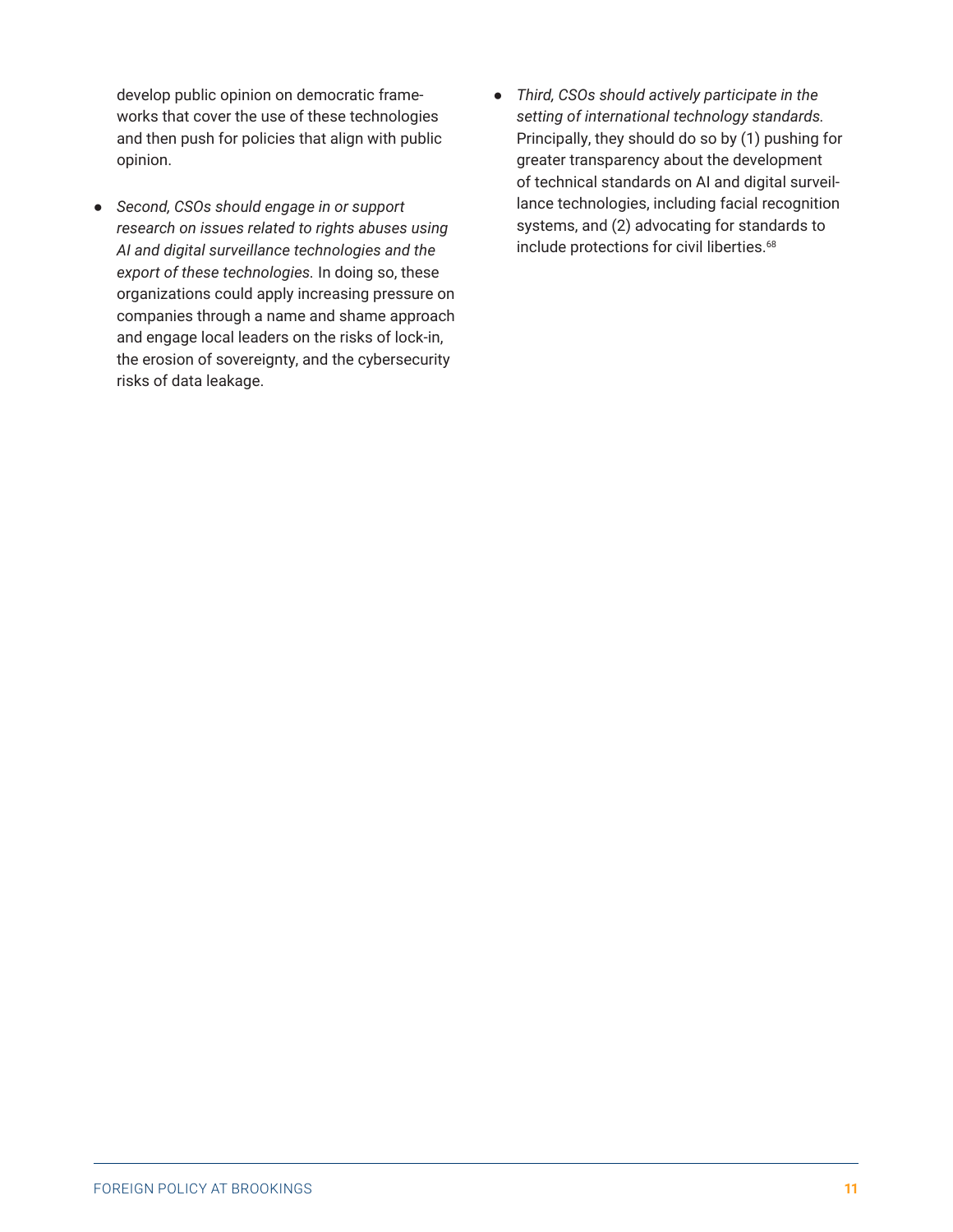# <span id="page-11-0"></span>References

- [1](#page-1-0)  This paper focuses on state actors. For examples of differences in and the management of local U.S. approaches to the adoption of AI and digital surveillance technologies, see these resources: Trisha Thadani, "San Francisco bans city use of facial recognition surveillance technology," *San Francisco Chronicle*, May 14, 2019, [https://www.sfchronicle.com/politics/](https://www.sfchronicle.com/politics/article/San-Francisco-bans-city-use-of-facial-recognition-13845370.php) [article/San-Francisco-bans-city-use-of-facial](https://www.sfchronicle.com/politics/article/San-Francisco-bans-city-use-of-facial-recognition-13845370.php)[recognition-13845370.php](https://www.sfchronicle.com/politics/article/San-Francisco-bans-city-use-of-facial-recognition-13845370.php); "Community Control Over Police Surveillance," American Civil Liberties Union, [https://www.aclu.org/issues/](https://www.aclu.org/issues/privacy-technology/surveillance-technologies/community-control-over-police-surveillance) [privacy-technology/surveillance-technologies/](https://www.aclu.org/issues/privacy-technology/surveillance-technologies/community-control-over-police-surveillance) [community-control-over-police-surveillance](https://www.aclu.org/issues/privacy-technology/surveillance-technologies/community-control-over-police-surveillance); "Atlas of Surveillance," Electronic Frontier Foundation, <https://atlasofsurveillance.org/>; Clare Garvie and Laura M. Moy, "America Under Watch: Face Surveillance in the United States," (Washington, DC: Georgetown Law Center on Privacy and Technology, May 16, 2019), [https://](https://www.americaunderwatch.com) [www.americaunderwatch.com](https://www.americaunderwatch.com).
- [2](#page-2-0)  For example: "Mapping China's Tech Giants," International Cyber Policy Centre, Australian Strategic Policy Institute, June 2021, [https://](https://chinatechmap.aspi.org.au/) [chinatechmap.aspi.org.au/;](https://chinatechmap.aspi.org.au/) Steven Feldstein, "The Global Expansion of AI Surveillance," (Washington, DC: Carnegie Endowment for International Peace, September 2019), [https://](https://carnegieendowment.org/2019/09/17/global-expansion-of-ai-surveillance-pub-79847) [carnegieendowment.org/2019/09/17/glob](https://carnegieendowment.org/2019/09/17/global-expansion-of-ai-surveillance-pub-79847)[al-expansion-of-ai-surveillance-pub-79847;](https://carnegieendowment.org/2019/09/17/global-expansion-of-ai-surveillance-pub-79847) Paul Mozur, Jonah M. Kessel, and Melissa Chan, "Made in China, Exported to the World: The Surveillance State," *The New York Times*, April 24, 2019, [https://www.nytimes.](https://www.nytimes.com/2019/04/24/technology/ecuador-surveillance-cameras-police-government.html) [com/2019/04/24/technology/ecuador-sur](https://www.nytimes.com/2019/04/24/technology/ecuador-surveillance-cameras-police-government.html)[veillance-cameras-police-government.](https://www.nytimes.com/2019/04/24/technology/ecuador-surveillance-cameras-police-government.html) [html;](https://www.nytimes.com/2019/04/24/technology/ecuador-surveillance-cameras-police-government.html) Sheena Chestnut Greitens, "Dealing with demand for China's global surveillance exports," (Washington, DC: The Brookings Institution, April 2020), [https://www.brookings.](https://www.brookings.edu/research/dealing-with-demand-for-chinas-global-surveillance-exports/) [edu/research/dealing-with-demand-for-chi](https://www.brookings.edu/research/dealing-with-demand-for-chinas-global-surveillance-exports/)[nas-global-surveillance-exports/](https://www.brookings.edu/research/dealing-with-demand-for-chinas-global-surveillance-exports/); Emily de La Bruyère, Doug Strub, and Jonathon Marek,

"China's Digital Ambitions: A Global Strategy to Supplant the Liberal Order," (Washington, DC: The National Bureau of Asian Research, March 2022), [https://www.nbr.org/publication/](https://www.nbr.org/publication/chinas-digital-ambitions-a-global-strategy-to-supplant-the-liberal-order) [chinas-digital-ambitions-a-global-strate](https://www.nbr.org/publication/chinas-digital-ambitions-a-global-strategy-to-supplant-the-liberal-order)[gy-to-supplant-the-liberal-order;](https://www.nbr.org/publication/chinas-digital-ambitions-a-global-strategy-to-supplant-the-liberal-order) Arjun Kharpal, "China's surveillance tech is spreading globally, raising concerns about Beijing's influence," CNBC, October 8, 2019, [https://www.cnbc.](https://www.cnbc.com/2019/10/08/china-is-exporting-surveillance-tech-like-facial-recognition-globally.html) [com/2019/10/08/china-is-exporting-surveil](https://www.cnbc.com/2019/10/08/china-is-exporting-surveillance-tech-like-facial-recognition-globally.html)[lance-tech-like-facial-recognition-globally.html;](https://www.cnbc.com/2019/10/08/china-is-exporting-surveillance-tech-like-facial-recognition-globally.html) Charles Rollet, "Tiandy's Iran Business, Sells to Revolutionary Guard and Military," IPVM, December 6, 2021, [https://ipvm.com/reports/](https://ipvm.com/reports/tiandy-iran-business) [tiandy-iran-business.](https://ipvm.com/reports/tiandy-iran-business)

- [3](#page-2-0)  "China: Police 'Big Data' Systems Violate Privacy, Target Dissent," Human Rights Watch, November 19, 2017, [https://www.hrw.org/](https://www.hrw.org/news/2017/11/19/china-police-big-data-systems-violate-privacy-target-dissent) [news/2017/11/19/china-police-big-data-sys](https://www.hrw.org/news/2017/11/19/china-police-big-data-systems-violate-privacy-target-dissent)[tems-violate-privacy-target-dissent](https://www.hrw.org/news/2017/11/19/china-police-big-data-systems-violate-privacy-target-dissent).
- [4](#page-2-0)  Dahlia Peterson, "How China harnesses data fusion to make sense of surveillance data," The Brookings Institution, September 23, 2021, [https://www.brookings.edu/techstream/](https://www.brookings.edu/techstream/how-china-harnesses-data-fusion-to-make-sense-of-surveillance-data/) [how-china-harnesses-data-fusion-to-make](https://www.brookings.edu/techstream/how-china-harnesses-data-fusion-to-make-sense-of-surveillance-data/)[sense-of-surveillance-data/;](https://www.brookings.edu/techstream/how-china-harnesses-data-fusion-to-make-sense-of-surveillance-data/) "China: Police 'Big Data' Systems Violate Privacy, Target Dissent," Human Rights Watch.
- [5](#page-2-0)  James Millward and Dahlia Peterson, "China's system of oppression in Xinjiang: How it developed and how to curb it," (Washington, DC: The Brookings Institution, September 2020), [https://www.brookings.edu/research/](https://www.brookings.edu/research/chinas-system-of-oppression-in-xinjiang-how-it-developed-and-how-to-curb-it) [chinas-system-of-oppression-in-xinjiang](https://www.brookings.edu/research/chinas-system-of-oppression-in-xinjiang-how-it-developed-and-how-to-curb-it)[how-it-developed-and-how-to-curb-it](https://www.brookings.edu/research/chinas-system-of-oppression-in-xinjiang-how-it-developed-and-how-to-curb-it); Joe Parkinson, Nicholas Bariyo, and Josh Chin, "Huawei Technicians Helped African Governments Spy on Political Opponents," *The Wall Street Journal*, August 15, 2019, [https://www.wsj.com/articles/huawei-techni](https://www.wsj.com/articles/huawei-technicians-helped-african-governments-spy-on-political-opponents-11565793017)[cians-helped-african-governments-spy-on-pol](https://www.wsj.com/articles/huawei-technicians-helped-african-governments-spy-on-political-opponents-11565793017)[itical-opponents-11565793017;](https://www.wsj.com/articles/huawei-technicians-helped-african-governments-spy-on-political-opponents-11565793017) Maya Wang,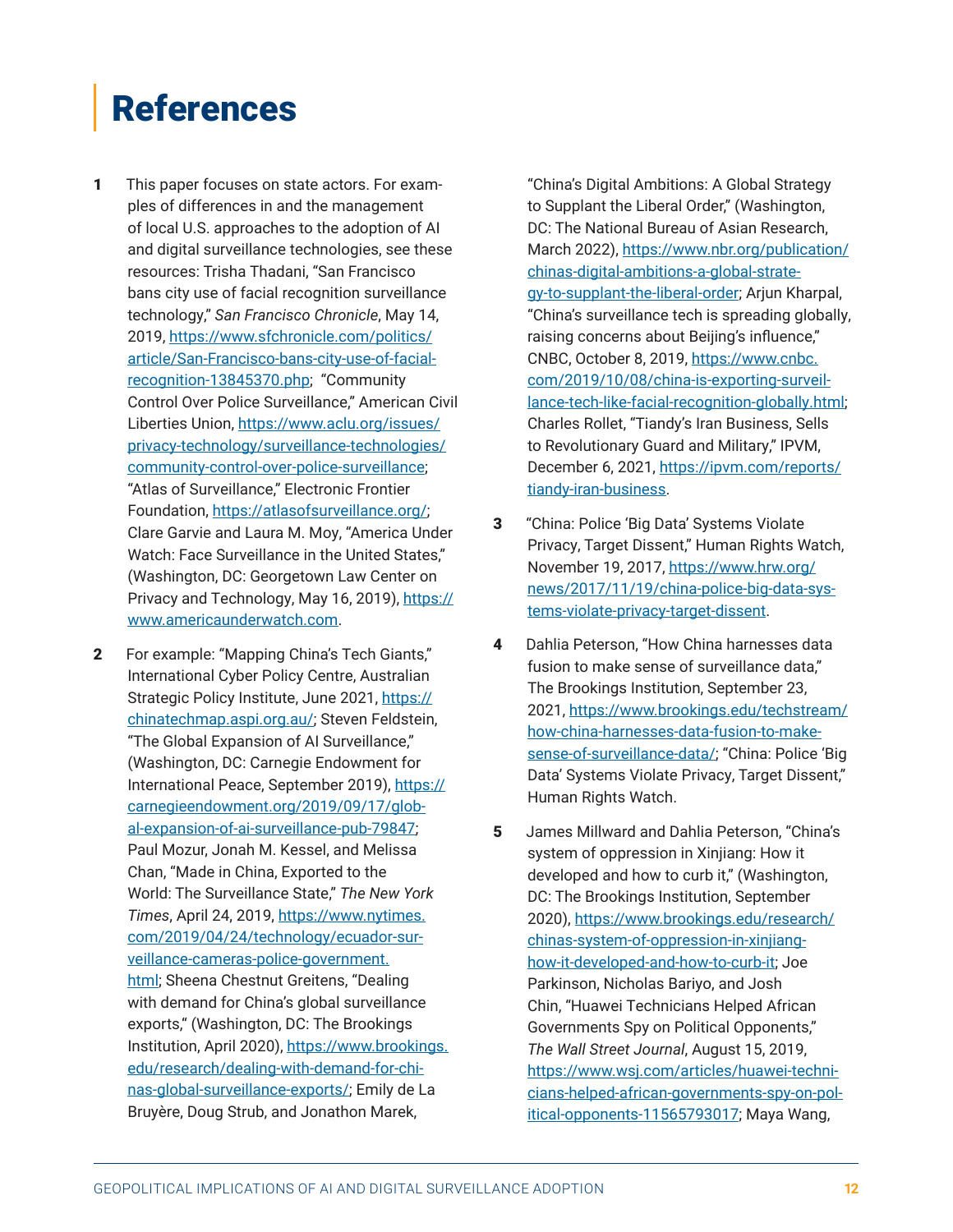<span id="page-12-0"></span>"China's Techno-Authoritarianism Has Gone Global: Washington Needs to Offer an Alternative," *Foreign Affairs*, April 8, 2021, [https://www.foreignaffairs.com/articles/](https://www.foreignaffairs.com/articles/china/2021-04-08/chinas-techno-authoritarianism-has-gone-global) [china/2021-04-08/chinas-techno-authoritarian](https://www.foreignaffairs.com/articles/china/2021-04-08/chinas-techno-authoritarianism-has-gone-global)[ism-has-gone-global](https://www.foreignaffairs.com/articles/china/2021-04-08/chinas-techno-authoritarianism-has-gone-global).

- [6](#page-2-0)  Tate Ryan-Mosley, "This huge Chinese company is selling video surveillance systems to Iran," *MIT Technology Review*, December 15, 2021, [https://www.technologyreview.](https://www.technologyreview.com/2021/12/15/1042142/chinese-company-tiandy-video-surveillance-iran/) [com/2021/12/15/1042142/chinese-compa](https://www.technologyreview.com/2021/12/15/1042142/chinese-company-tiandy-video-surveillance-iran/)[ny-tiandy-video-surveillance-iran/.](https://www.technologyreview.com/2021/12/15/1042142/chinese-company-tiandy-video-surveillance-iran/)
- **7** Projects that estimate global tallies of Chinese surveillance exports differ due to the researchers' various definitions of what constitutes AI surveillance exports and due to the intended purpose, research method, and timeline of the project. For example projects, see Sheena Chestnut Greitens, "Dealing with demand for China's global surveillance exports"; Danielle Cave, Samantha Hoffman, Alex Joske, Fergus Ryan, and Elise Thomas, "Mapping China's Tech Giants," (Barton, Australia: Australian Strategic Policy Institute, April 2019), [https://www.aspi.org.au/report/mapping-chi](https://www.aspi.org.au/report/mapping-chinas-tech-giants)[nas-tech-giants](https://www.aspi.org.au/report/mapping-chinas-tech-giants); Danielle Cave, Fergus Ryan, and Vicky Xiuzhong Xu, "Mapping more of China's tech giants: AI and surveillance," (Barton, Australia: Australian Strategic Policy Institute, November 2019), [https://www.aspi.org.au/](https://www.aspi.org.au/report/mapping-more-chinas-tech-giants) [report/mapping-more-chinas-tech-giants.](https://www.aspi.org.au/report/mapping-more-chinas-tech-giants) Also see Charles Rollet, "Ecuador's All-Seeing Eye Is Made in China," *Foreign Policy*, August 9, 2018, [https://foreignpolicy.com/2018/08/09/ecua](https://foreignpolicy.com/2018/08/09/ecuadors-all-seeing-eye-is-made-in-china/)[dors-all-seeing-eye-is-made-in-china/;](https://foreignpolicy.com/2018/08/09/ecuadors-all-seeing-eye-is-made-in-china/) Katherine Atha, Jason Callahan, John Chen, Jessica Drun, Ed Francis, Kieran Green, Brian Lafferty, Joe McReynolds, James Mulvenon, Benjamin Rosen, and Emily Walz, "China's Smart Cities Development," (Washington, DC: U.S.-China Economic and Security Review Commission, January 2020), [https://www.uscc.gov/sites/](https://www.uscc.gov/sites/default/files/China_Smart_Cities_Development.pdf) [default/files/China\\_Smart\\_Cities\\_Development.](https://www.uscc.gov/sites/default/files/China_Smart_Cities_Development.pdf) [pdf](https://www.uscc.gov/sites/default/files/China_Smart_Cities_Development.pdf).
- 8 Meng Jing, "Chinese tech companies are shaping UN facial recognition standards,

according to leaked documents," *South China Morning Post*, December 2, 2019, [https://](https://www.scmp.com/tech/policy/article/3040164/chinese-tech-companies-are-shaping-un-facial-recognition-standards) [www.scmp.com/tech/policy/article/3040164/](https://www.scmp.com/tech/policy/article/3040164/chinese-tech-companies-are-shaping-un-facial-recognition-standards) [chinese-tech-companies-are-shaping-un-fa](https://www.scmp.com/tech/policy/article/3040164/chinese-tech-companies-are-shaping-un-facial-recognition-standards)[cial-recognition-standards.](https://www.scmp.com/tech/policy/article/3040164/chinese-tech-companies-are-shaping-un-facial-recognition-standards)

- [9](#page-2-0)  For example: Daniel Elizalde, "The 5 Layers of the IoT Technology Stack," [https://danieleliz](https://danielelizalde.com/iot-primer/)[alde.com/iot-primer/](https://danielelizalde.com/iot-primer/); "An introduction to the IoT technology stack and its components," i-SCOOP, [https://www.i-scoop.eu/internet-of](https://www.i-scoop.eu/internet-of-things-iot/iot-technology-stack-devices-gateways-platforms/)[things-iot/iot-technology-stack-devices-gate](https://www.i-scoop.eu/internet-of-things-iot/iot-technology-stack-devices-gateways-platforms/)[ways-platforms/;](https://www.i-scoop.eu/internet-of-things-iot/iot-technology-stack-devices-gateways-platforms/) "IoT Technology Stack," PTC, [https://www.designtechproducts-ptc-iiot.com/](https://www.designtechproducts-ptc-iiot.com/articles/iot-technology-stack) [articles/iot-technology-stack;](https://www.designtechproducts-ptc-iiot.com/articles/iot-technology-stack) Itikar Sarkar, "IoT Technology Stack," IoTEDU, April 26, 2020, [https://iot4beginners.com/iot-technolo](https://iot4beginners.com/iot-technology-stack/)[gy-stack/](https://iot4beginners.com/iot-technology-stack/).
- 10 "Biometric security systems: a guide to devices, fingerprint scanners and facial recognition access control," IFSEC Global, August 12, 2020, [https://www.ifsecglobal.com/global/biomet](https://www.ifsecglobal.com/global/biometric-security-systems-guide-devices-fingerprint-scanners-facial-recognition/)[ric-security-systems-guide-devices-finger](https://www.ifsecglobal.com/global/biometric-security-systems-guide-devices-fingerprint-scanners-facial-recognition/)[print-scanners-facial-recognition/](https://www.ifsecglobal.com/global/biometric-security-systems-guide-devices-fingerprint-scanners-facial-recognition/); "Biometrics," U.S. Department of Homeland Security, <https://www.dhs.gov/biometrics>; "Notice on Fingerprints Collection of Visa Applicants," Embassy of the People's Republic of China in the Commonwealth of Australia, February 3, 2021, [https://www.mfa.gov.cn/ce/ceau/](https://www.mfa.gov.cn/ce/ceau/eng/tzgg/t1850768.htm) [eng/tzgg/t1850768.htm;](https://www.mfa.gov.cn/ce/ceau/eng/tzgg/t1850768.htm) Asha Barbaschow, "Australia has a new biometric border processing system," ZDNet, June 3, 2020, [https://www.zdnet.com/article/australia-has-a](https://www.zdnet.com/article/australia-has-a-new-biometric-border-processing-system/)[new-biometric-border-processing-system/.](https://www.zdnet.com/article/australia-has-a-new-biometric-border-processing-system/)
- 11 Australia's Department of Home Affairs, for example, says biometrics "protect you [a visa applicant] from identity fraud," "make travel to Australia safer," and "secure our [Australia's] borders." The United States Department of Homeland Security says biometric surveillance is used "to detect and prevent illegal entry into the U.S., grant and administer proper immigration benefits, vetting and credentialing, facilitating legitimate travel and trade, enforcing federal laws, and enabling verification for visa applications to the U.S. See "Biometrics," U.S.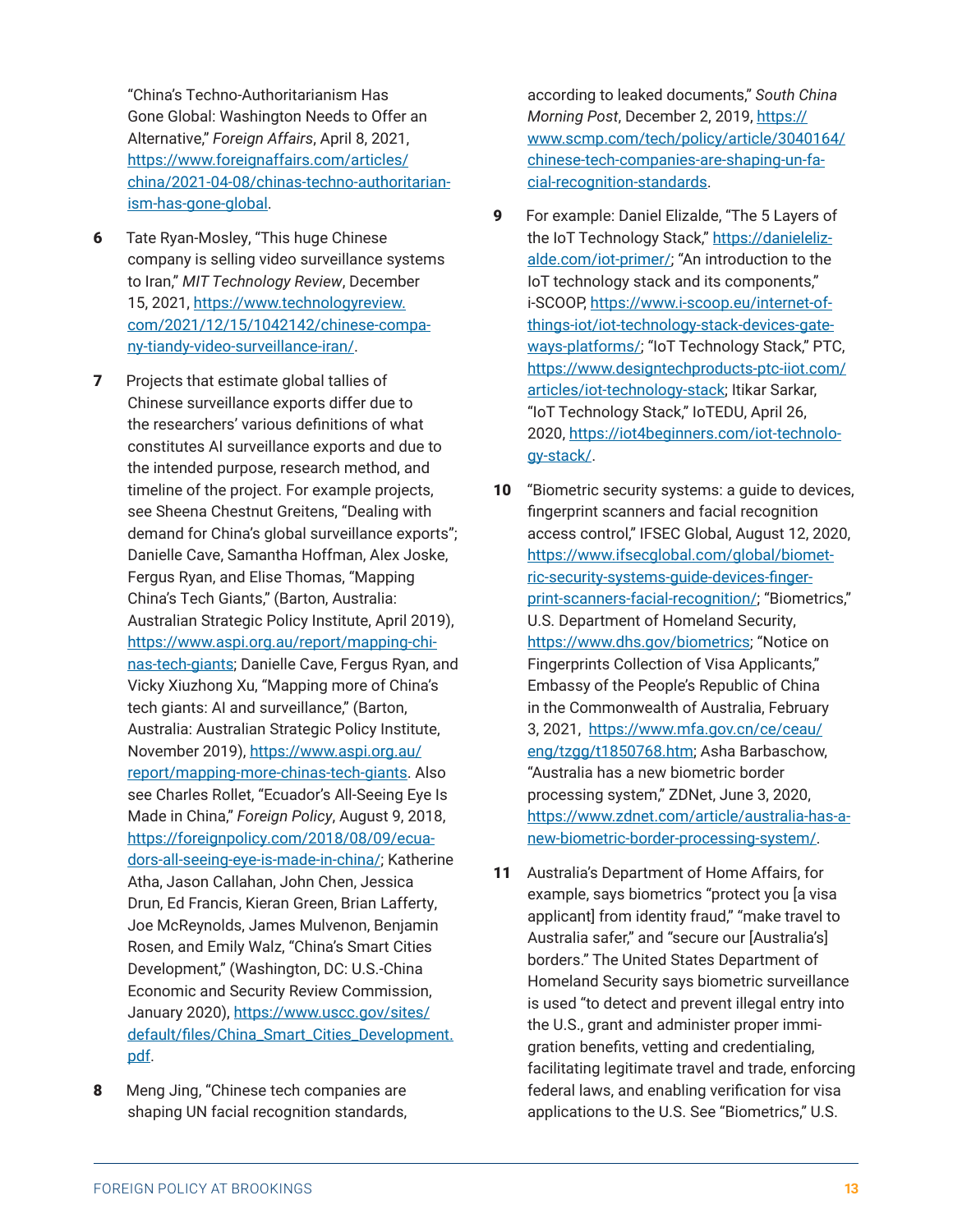<span id="page-13-0"></span>Department of Homeland Security; "Biometrics," Australian Government Department of Home Affairs, [https://immi.homeaffairs.gov.au/](https://immi.homeaffairs.gov.au/help-support/meeting-our-requirements/biometrics) [help-support/meeting-our-requirements/biomet](https://immi.homeaffairs.gov.au/help-support/meeting-our-requirements/biometrics)[rics](https://immi.homeaffairs.gov.au/help-support/meeting-our-requirements/biometrics).

- 12 Kate Crawford, "Time to regulate AI that interprets human emotions," *Nature*, April 6, 2021, [https://www.nature.com/articles/d41586-021-](https://www.nature.com/articles/d41586-021-00868-5) [00868-5](https://www.nature.com/articles/d41586-021-00868-5).
- 13 Alex Najibi, "Racial Discrimination in Face Recognition Technology," Science in the News, Harvard University, October 24, 2020, [https://](https://sitn.hms.harvard.edu/flash/2020/racial-discrimination-in-face-recognition-technology/) [sitn.hms.harvard.edu/flash/2020/racial-discrim](https://sitn.hms.harvard.edu/flash/2020/racial-discrimination-in-face-recognition-technology/)[ination-in-face-recognition-technology/;](https://sitn.hms.harvard.edu/flash/2020/racial-discrimination-in-face-recognition-technology/) Amy Harmon, "As Cameras Track Detroit's Residents, a Debate Ensues Over Racial Bias," *The New York Times*, July 8, 2019, [https://www.nytimes.](https://www.nytimes.com/2019/07/08/us/detroit-facial-recognition-cameras.html) [com/2019/07/08/us/detroit-facial-recogni](https://www.nytimes.com/2019/07/08/us/detroit-facial-recognition-cameras.html)[tion-cameras.html.](https://www.nytimes.com/2019/07/08/us/detroit-facial-recognition-cameras.html)
- [14](#page-4-0) Alex Najibi, "Racial Discrimination in Face Recognition Technology"; Russell Contreras, "Technology, Policing and Racial Bias," Axios, October 16, 2021, [https://www.axios.com/tech](https://www.axios.com/technology-policing-and-racial-bias-bb0de2a2-0bce-4d40-a327-7a478bb16cb8.html)[nology-policing-and-racial-bias-bb0de2a2-0bce-](https://www.axios.com/technology-policing-and-racial-bias-bb0de2a2-0bce-4d40-a327-7a478bb16cb8.html)[4d40-a327-7a478bb16cb8.html](https://www.axios.com/technology-policing-and-racial-bias-bb0de2a2-0bce-4d40-a327-7a478bb16cb8.html); Nick David Dee Delgado, "U.N. Panel: Digital Technology in Policing Can Reinforce Racial Bias," *The New York Times*, November 26, 2020, [https://www.](https://www.nytimes.com/2020/11/26/us/un-panel-technology-in-policing-can-reinforce-racial-bias.html) [nytimes.com/2020/11/26/us/un-panel-technol](https://www.nytimes.com/2020/11/26/us/un-panel-technology-in-policing-can-reinforce-racial-bias.html)[ogy-in-policing-can-reinforce-racial-bias.html](https://www.nytimes.com/2020/11/26/us/un-panel-technology-in-policing-can-reinforce-racial-bias.html).
- 15 Eileen Li, "Europe's Next Steps in Regulating Facial Recognition Technology," *Columbia Journal of Transnational Law*, November 7, 2021, [https://www.jtl.columbia.edu/bulletin-blog/](https://www.jtl.columbia.edu/bulletin-blog/europes-next-steps-in-regulating-facial-recognition-technology) [europes-next-steps-in-regulating-facial-recog](https://www.jtl.columbia.edu/bulletin-blog/europes-next-steps-in-regulating-facial-recognition-technology)[nition-technology](https://www.jtl.columbia.edu/bulletin-blog/europes-next-steps-in-regulating-facial-recognition-technology); Melissa Heikkilä, "European Parliament calls for a ban on facial recognition," *Politico*, October 6, 2021, [https://www.politico.](https://www.politico.eu/article/european-parliament-ban-facial-recognition-brussels) [eu/article/european-parliament-ban-facial-rec](https://www.politico.eu/article/european-parliament-ban-facial-recognition-brussels)[ognition-brussels](https://www.politico.eu/article/european-parliament-ban-facial-recognition-brussels); Luca Bertuzzi, "Facial recognition technologies already used in 11 EU countries and counting, report says," Euractiv, October 26, 2021, [https://www.euractiv.com/](https://www.euractiv.com/section/data-protection/news/facial-recognition-technologies-already-used-in-11-eu-countries-and-counting-report-says) [section/data-protection/news/facial-recogni](https://www.euractiv.com/section/data-protection/news/facial-recognition-technologies-already-used-in-11-eu-countries-and-counting-report-says)[tion-technologies-already-used-in-11-eu-coun](https://www.euractiv.com/section/data-protection/news/facial-recognition-technologies-already-used-in-11-eu-countries-and-counting-report-says)[tries-and-counting-report-says](https://www.euractiv.com/section/data-protection/news/facial-recognition-technologies-already-used-in-11-eu-countries-and-counting-report-says).
- 16 "Dahua and Hikvision Co-Author Racial and Ethnic PRC Police Standards," IPVM, March 30, 2021, [https://ipvm.com/reports/racial-eth](https://ipvm.com/reports/racial-ethnic-standards)[nic-standards](https://ipvm.com/reports/racial-ethnic-standards); Leo Kelion, "Huawei patent mentions use of Uighur-spotting tech," BBC News, January 13, 2021, [https://www.bbc.com/](https://www.bbc.com/news/technology-55634388) [news/technology-55634388](https://www.bbc.com/news/technology-55634388); "China: Police 'Big Data' Systems Violate Privacy, Target Dissent," Human Rights Watch; "Mapping China's Tech Giants," Australian Strategic Policy Institute.
- 17 Charles Rollet, "China Government Spreads Uyghur Analytics Across China," IPVM, November 25, 2019, [https://ipvm.com/reports/](https://ipvm.com/reports/ethnicity-analytics) [ethnicity-analytics](https://ipvm.com/reports/ethnicity-analytics).
- 18 Conor Healy, "Uyghur Surveillance & Ethnicity Detection Analytics in China," (Bethlehem, PA: IPVM, August 20, 2021), 4, [https://uyghurt](https://uyghurtribunal.com/wp-content/uploads/2021/09/Conor-Healy.pdf)[ribunal.com/wp-content/uploads/2021/09/](https://uyghurtribunal.com/wp-content/uploads/2021/09/Conor-Healy.pdf) [Conor-Healy.pdf.](https://uyghurtribunal.com/wp-content/uploads/2021/09/Conor-Healy.pdf)
- 19 "Standardization Law of the People's Republic of China," Standardization Administration of China, March 23, 2018, [https://archive.](https://archive.vn/1z3sJ) [vn/1z3sJ](https://archive.vn/1z3sJ). The Standardization Law was revised and adopted at a meeting of the Standing Committee of the National People's Congress in November 2017 and came into force on January 1, 2018; "China—Standards for trade," Export.gov, July 20, 2019, [https://www.export.](https://www.export.gov/apex/article2?id=China-Trade-Standards) [gov/apex/article2?id=China-Trade-Standards;](https://www.export.gov/apex/article2?id=China-Trade-Standards) "Dahua and Hikvision Co-Author Racial and Ethnic PRC Police Standards," IPVM; Samantha Hoffman, "Double-Edged Sword: China's Sharp Power Exploitation of Emerging Technologies," (Washington, DC: National Endowment for Democracy, April 2021), [https://www.ned.org/](https://www.ned.org/sharp-power-democratic-resilience-chinas-exploitation-of-emerging-technologies/) [sharp-power-democratic-resilience-chinas-ex](https://www.ned.org/sharp-power-democratic-resilience-chinas-exploitation-of-emerging-technologies/)[ploitation-of-emerging-technologies/](https://www.ned.org/sharp-power-democratic-resilience-chinas-exploitation-of-emerging-technologies/); "Mapping China's Tech Giants," Australian Strategic Policy Institute.
- 20 Charles Rollet, "China Government Spreads Uyghur Analytics Across China."
- 21 These include Huawei, Hikvision, Dahua, Megvii, Alibaba, Tiandy, and SenseTime. See Conor Healy, "Uyghur Surveillance & Ethnicity Detection Analytics in China."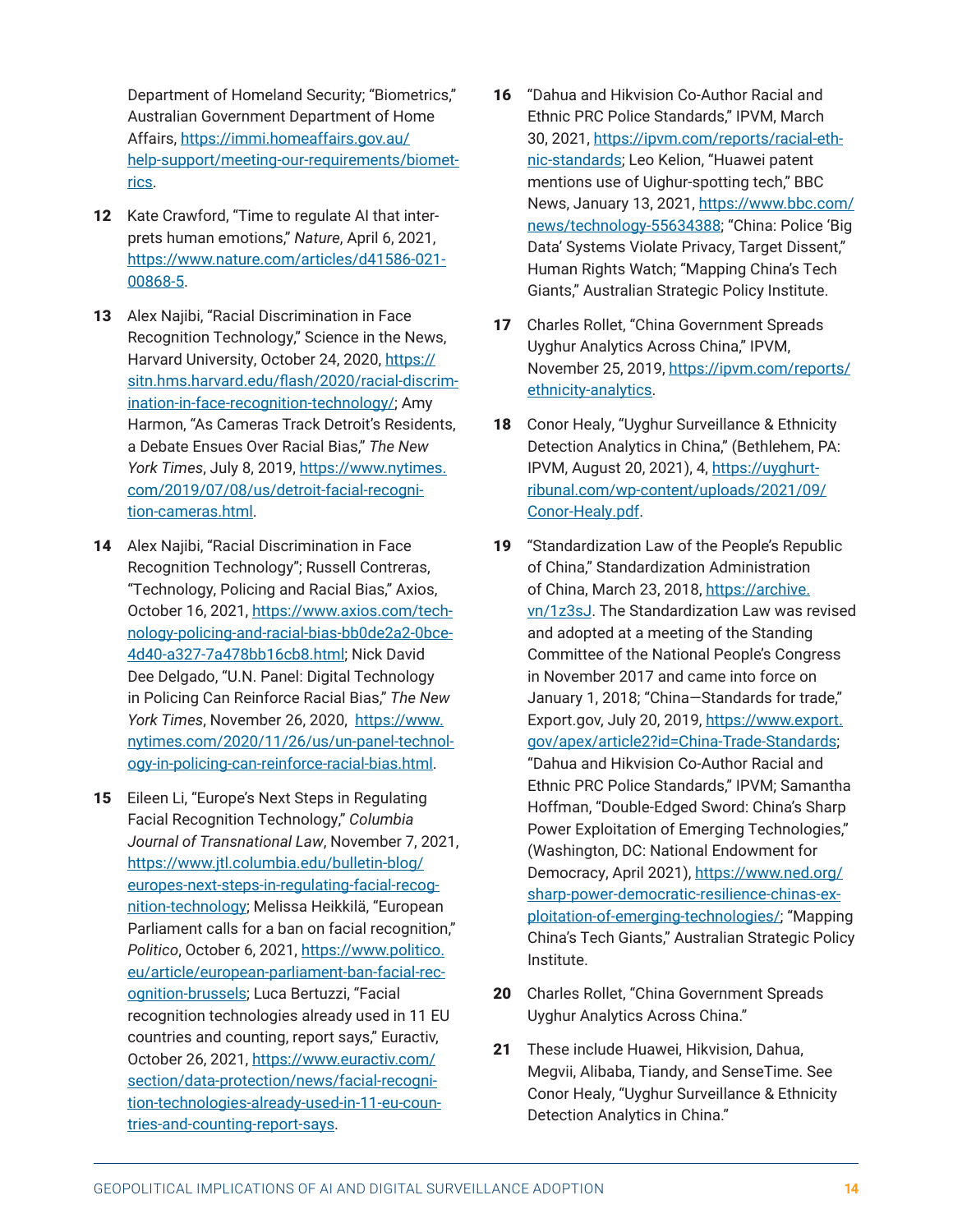- <span id="page-14-0"></span>22 Conor Healy and Donald Maye, "Punishing Journalists PRC Province's Latest Mass Surveillance Project, Won by Neusoft Powered By Huawei," IPVM, November 29, 2021, [https://](https://ipvm.com/reports/henan-neusoft) [ipvm.com/reports/henan-neusoft.](https://ipvm.com/reports/henan-neusoft)
- 23 Chris Burt, "Ready facial recognition market among French soccer clubs restrained by regulator," Biometric Update, October 29, 2021, [https://www.biometricupdate.com/202110/](https://www.biometricupdate.com/202110/ready-facial-recognition-market-among-french-soccer-clubs-restrained-by-regulator) [ready-facial-recognition-market-among](https://www.biometricupdate.com/202110/ready-facial-recognition-market-among-french-soccer-clubs-restrained-by-regulator)[french-soccer-clubs-restrained-by-regulator](https://www.biometricupdate.com/202110/ready-facial-recognition-market-among-french-soccer-clubs-restrained-by-regulator); "Mapping Huawei's Smart Cities creep," Privacy International, November 17, 2021, [https://priva](https://privacyinternational.org/long-read/4689/mapping-huaweis-smart-cities-creep)[cyinternational.org/long-read/4689/mapping](https://privacyinternational.org/long-read/4689/mapping-huaweis-smart-cities-creep)[huaweis-smart-cities-creep.](https://privacyinternational.org/long-read/4689/mapping-huaweis-smart-cities-creep)
- 24 "Myanmar: Post-Coup Legal Changes Erode Human Rights," Human Rights Watch, March 2, 2021, [https://www.hrw.org/news/2021/03/02/](https://www.hrw.org/news/2021/03/02/myanmar-post-coup-legal-changes-erode-human-rights) [myanmar-post-coup-legal-changes-erode-hu](https://www.hrw.org/news/2021/03/02/myanmar-post-coup-legal-changes-erode-human-rights)[man-rights.](https://www.hrw.org/news/2021/03/02/myanmar-post-coup-legal-changes-erode-human-rights)
- 25 "Myanmar: Facial Recognition System Threatens Rights," Human Rights Watch, March 12, 2021, [https://www.hrw.org/news/2021/03/12/myan](https://www.hrw.org/news/2021/03/12/myanmar-facial-recognition-system-threatens-rights)[mar-facial-recognition-system-threatens-rights.](https://www.hrw.org/news/2021/03/12/myanmar-facial-recognition-system-threatens-rights)
- 26 Ibid.
- 27 Gaspar Pisanu, Verónica Arroyo, Leandro Ucciferri, Eduardo Ferreyra, Thiago Moraes, José Renato Laranjeira, Eduarda Costa Almeida, Fernando Fellows Dourado, Carolina Reis, Felipe Rocha da Silva, Jonathan Finlay, and Anais Córdova-Páez, "Surveillance Tech in Latin America: Made Abroad, Deployed at Home," (Brooklyn, NY: Access Now, August 2021), [https://www.accessnow.org/surveillance-tech](https://www.accessnow.org/surveillance-tech-in-latin-america-made-abroad-deployed-at-home/)[in-latin-america-made-abroad-deployed-at](https://www.accessnow.org/surveillance-tech-in-latin-america-made-abroad-deployed-at-home/)[home/](https://www.accessnow.org/surveillance-tech-in-latin-america-made-abroad-deployed-at-home/); Myat Thura, "Nay Pyi Taw authorities activate 335 cameras able to detect faces, *The Myanmar Times*, December 23, 2020, [https://](https://www.mmtimes.com/news/nay-pyi-taw-authorities-activate-335-cameras-able-detect-faces.html) [www.mmtimes.com/news/nay-pyi-taw-author](https://www.mmtimes.com/news/nay-pyi-taw-authorities-activate-335-cameras-able-detect-faces.html)[ities-activate-335-cameras-able-detect-faces.](https://www.mmtimes.com/news/nay-pyi-taw-authorities-activate-335-cameras-able-detect-faces.html) [html.](https://www.mmtimes.com/news/nay-pyi-taw-authorities-activate-335-cameras-able-detect-faces.html)
- 28 Gaspar Pisanu, Verónica Arroyo, Leandro Ucciferri, Eduardo Ferreyra, Thiago Moraes, José Renato Laranjeira, Eduarda Costa Almeida, Fernando Fellows Dourado, Carolina Reis,

Felipe Rocha da Silva, Jonathan Finlay, and Anais Córdova-Páez, "Surveillance Tech in Latin America"; Verónica Arroyo, "Instead of banning facial recognition, some governments in Latin America want to make it official," Access Now, December 16, 2020, [https://www.accessnow.](https://www.accessnow.org/facial-recognition-latin-america) [org/facial-recognition-latin-america.](https://www.accessnow.org/facial-recognition-latin-america)

- 29 Verónica Arroyo, "Instead of banning facial recognition, some governments in Latin America want to make it official."
- 30 Ibid.
- 31 Michael Standaert, "Smile for the camera: the dark side of China's emotion-recognition tech," *The Guardian*, March 3, 2021, [https://www.](https://www.theguardian.com/global-development/2021/mar/03/china-positive-energy-emotion-surveillance-recognition-tech) [theguardian.com/global-development/2021/](https://www.theguardian.com/global-development/2021/mar/03/china-positive-energy-emotion-surveillance-recognition-tech) [mar/03/china-positive-energy-emotion-surveil](https://www.theguardian.com/global-development/2021/mar/03/china-positive-energy-emotion-surveillance-recognition-tech)[lance-recognition-tech](https://www.theguardian.com/global-development/2021/mar/03/china-positive-energy-emotion-surveillance-recognition-tech).
- 32 See the data for the companies within "Mapping China's Tech Giants," International Cyber Policy Centre, Australian Strategic Policy Institute, [https://chinatechmap.aspi.org.](https://chinatechmap.aspi.org.au/#/map/f2-CloudWalk,f2-Dahua,f2-Hikvision,f2-Megvii,f2-SenseTime,f2-YITU,f5-Facial%20recognition) [au/#/map/f2-CloudWalk,f2-Dahua,f2-Hikvi](https://chinatechmap.aspi.org.au/#/map/f2-CloudWalk,f2-Dahua,f2-Hikvision,f2-Megvii,f2-SenseTime,f2-YITU,f5-Facial%20recognition)[sion,f2-Megvii,f2-SenseTime,f2-YITU,f5-Fa](https://chinatechmap.aspi.org.au/#/map/f2-CloudWalk,f2-Dahua,f2-Hikvision,f2-Megvii,f2-SenseTime,f2-YITU,f5-Facial%20recognition)[cial%20recognition.](https://chinatechmap.aspi.org.au/#/map/f2-CloudWalk,f2-Dahua,f2-Hikvision,f2-Megvii,f2-SenseTime,f2-YITU,f5-Facial%20recognition)
- 33 "Megvii accelerates international roll-out of Koala smart access solution," PR Newswire, November 16, 2020, [http://web.archive.org/](http://web.archive.org/web/20201121224932/http://www.itnewsonline.com/PRNewswire/Megvii-accelerates-international-roll-out-of-Koala-smart-access-solution/720159) [web/20201121224932/http://www.itnewson](http://web.archive.org/web/20201121224932/http://www.itnewsonline.com/PRNewswire/Megvii-accelerates-international-roll-out-of-Koala-smart-access-solution/720159)[line.com/PRNewswire/Megvii-accelerates](http://web.archive.org/web/20201121224932/http://www.itnewsonline.com/PRNewswire/Megvii-accelerates-international-roll-out-of-Koala-smart-access-solution/720159)[international-roll-out-of-Koala-smart-access](http://web.archive.org/web/20201121224932/http://www.itnewsonline.com/PRNewswire/Megvii-accelerates-international-roll-out-of-Koala-smart-access-solution/720159)[solution/720159](http://web.archive.org/web/20201121224932/http://www.itnewsonline.com/PRNewswire/Megvii-accelerates-international-roll-out-of-Koala-smart-access-solution/720159).
- 34 Specific projects can be found in "Mapping China's Tech Giants," International Cyber Policy Centre, Australian Strategic Policy Institute, [https://chinatechmap.aspi.org.au/#/map/](https://chinatechmap.aspi.org.au/#/map/marker-2119) [marker-2119](https://chinatechmap.aspi.org.au/#/map/marker-2119).
- 35 "The New Big Brother: China and Digital Authoritarianism," (Washington, DC: Committee on Foreign Relations, United States Senate, July 21, 2020), 32, [https://www.foreign.senate.gov/](https://www.foreign.senate.gov/imo/media/doc/2020%20SFRC%20Minority%20Staff%20Report%20-%20The%20New%20Big%20Brother%20-%20China%20and%20Digital%20Authoritarianism.pdf) [imo/media/doc/2020%20SFRC%20Minority%20](https://www.foreign.senate.gov/imo/media/doc/2020%20SFRC%20Minority%20Staff%20Report%20-%20The%20New%20Big%20Brother%20-%20China%20and%20Digital%20Authoritarianism.pdf) [Staff%20Report%20-%20The%20New%20](https://www.foreign.senate.gov/imo/media/doc/2020%20SFRC%20Minority%20Staff%20Report%20-%20The%20New%20Big%20Brother%20-%20China%20and%20Digital%20Authoritarianism.pdf) [Big%20Brother%20-%20China%20and%20](https://www.foreign.senate.gov/imo/media/doc/2020%20SFRC%20Minority%20Staff%20Report%20-%20The%20New%20Big%20Brother%20-%20China%20and%20Digital%20Authoritarianism.pdf) [Digital%20Authoritarianism.pdf.](https://www.foreign.senate.gov/imo/media/doc/2020%20SFRC%20Minority%20Staff%20Report%20-%20The%20New%20Big%20Brother%20-%20China%20and%20Digital%20Authoritarianism.pdf)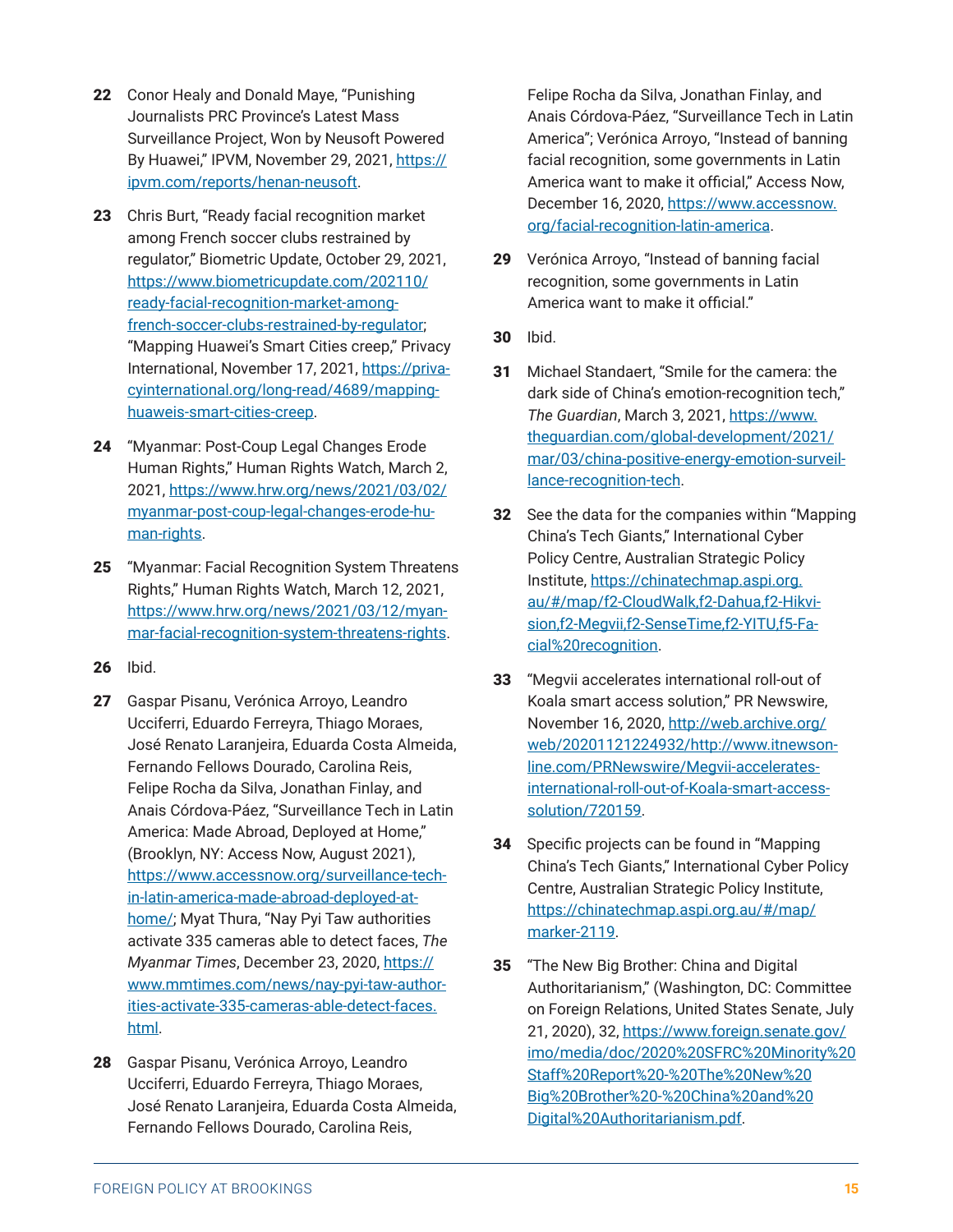- <span id="page-15-0"></span>36 Specific projects can be found in "Mapping China's Tech Giants," International Cyber Policy Centre, Australian Strategic Policy Institute, [https://chinatechmap.aspi.org.au/#/map/](https://chinatechmap.aspi.org.au/#/map/marker-749) [marker-749.](https://chinatechmap.aspi.org.au/#/map/marker-749)
- 37 Gaspar Pisanu, Verónica Arroyo, Leandro Ucciferri, Eduardo Ferreyra, Thiago Moraes, José Renato Laranjeira, Eduarda Costa Almeida, Fernando Fellows Dourado, Carolina Reis, Felipe Rocha da Silva, Jonathan Finlay, and Anais Córdova-Páez, "Surveillance Tech in Latin America."
- **38** Sheena Chestnut Greitens, "Dealing with demand for China's global surveillance exports."
- 39 Ibid.
- 40 Specific projects can be found in "Mapping China's Tech Giants," International Cyber Policy Centre, Australian Strategic Policy Institute, [https://chinatechmap.aspi.org.au/#/](https://chinatechmap.aspi.org.au/#/map/f2-Huawei,f5-Smart%20City-Public%20Security%20project) [map/f2-Huawei,f5-Smart%20City-Public%20](https://chinatechmap.aspi.org.au/#/map/f2-Huawei,f5-Smart%20City-Public%20Security%20project) [Security%20project](https://chinatechmap.aspi.org.au/#/map/f2-Huawei,f5-Smart%20City-Public%20Security%20project).
- 41 "Visual AI Company AnyVision Changes its Name to Oosto," Oosto, October 27, 2021, [https://oosto.com/press/anyvision-now-oosto/;](https://oosto.com/press/anyvision-now-oosto/) Sophia Goodfriend, "How the Occupation Fuels Tel Aviv's Booming AI Sector," *Foreign Policy*, February 21, 2022, [https://foreignpolicy.](https://foreignpolicy.com/2022/02/21/palestine-israel-ai-surveillance-tech-hebron-occupation-privacy) [com/2022/02/21/palestine-israel-ai-surveil](https://foreignpolicy.com/2022/02/21/palestine-israel-ai-surveillance-tech-hebron-occupation-privacy)[lance-tech-hebron-occupation-privacy](https://foreignpolicy.com/2022/02/21/palestine-israel-ai-surveillance-tech-hebron-occupation-privacy).
- **42** Ryan Gallagher, "How U.S. Tech Giants are Helping to Build China's Surveillance State," The Intercept, July 11, 2019, [https://theintercept.](https://theintercept.com/2019/07/11/china-surveillance-google-ibm-semptian) [com/2019/07/11/china-surveillance-goo](https://theintercept.com/2019/07/11/china-surveillance-google-ibm-semptian)[gle-ibm-semptian](https://theintercept.com/2019/07/11/china-surveillance-google-ibm-semptian).
- 43 Christopher A. Padilla, "A Precision Regulation Approach to Controlling Facial Recognition Technology Exports," ThinkPolicy Blog, IBM, September 11, 2020, [https://www.ibm.com/](https://www.ibm.com/blogs/policy/facial-recognition-export-controls/) [blogs/policy/facial-recognition-export-controls/](https://www.ibm.com/blogs/policy/facial-recognition-export-controls/).
- 44 John Honovich, "IBM Video Analytics Reborn," IPVM, May 1, 2020, [https://ipvm.com/reports/](https://ipvm.com/reports/ibm-2020) [ibm-2020](https://ipvm.com/reports/ibm-2020).
- 45 Margaret Coker and Paul Sonne, "Life Under the Gaze of Gadhafi's Spies," *The Wall Street Journal*, December 14, 2011, [https://www.wsj.](https://www.wsj.com/articles/SB10001424052970203764804577056230832805896) [com/articles/SB100014240529702037648045](https://www.wsj.com/articles/SB10001424052970203764804577056230832805896) [77056230832805896](https://www.wsj.com/articles/SB10001424052970203764804577056230832805896).
- 46 Trevor Timm and Jillian C. York, "Surveillance Inc: How Western Tech Firms Are Helping Arab Dictators," *The Atlantic*, March 6, 2012, [https://www.theatlantic.com/international/](https://www.theatlantic.com/international/archive/2012/03/surveillance-inc-how-western-tech-firms-are-helping-arab-dictators/254008/) [archive/2012/03/surveillance-inc-how-western](https://www.theatlantic.com/international/archive/2012/03/surveillance-inc-how-western-tech-firms-are-helping-arab-dictators/254008/)[tech-firms-are-helping-arab-dictators/254008/](https://www.theatlantic.com/international/archive/2012/03/surveillance-inc-how-western-tech-firms-are-helping-arab-dictators/254008/).
- 47 Ryan Gallagher, "'Zero-Click' Hacks Are Growing in Popularity. There's Practically No Way to Stop Them," Bloomberg Businessweek, February 17, 2022, [https://www.bloomberg.com/news/](https://www.bloomberg.com/news/articles/2022-02-17/-zero-click-hacks-by-nso-group-and-others-growing-in-popularity) [articles/2022-02-17/-zero-click-hacks-by-nso](https://www.bloomberg.com/news/articles/2022-02-17/-zero-click-hacks-by-nso-group-and-others-growing-in-popularity)[group-and-others-growing-in-popularity](https://www.bloomberg.com/news/articles/2022-02-17/-zero-click-hacks-by-nso-group-and-others-growing-in-popularity).
- 48 "Huawei, controversial in the West, is going strong in the Gulf," France 24, February 25, 2021, [https://www.france24.com/en/](https://www.france24.com/en/live-news/20210225-huawei-controversial-in-the-west-is-going-strong-in-the-gulf) [live-news/20210225-huawei-controversial-in](https://www.france24.com/en/live-news/20210225-huawei-controversial-in-the-west-is-going-strong-in-the-gulf)[the-west-is-going-strong-in-the-gulf;](https://www.france24.com/en/live-news/20210225-huawei-controversial-in-the-west-is-going-strong-in-the-gulf) Bradley Jardine, "China's Surveillance State Has Eyes on Central Asia," *Foreign Policy*, November 15, 2019, [https://foreignpolicy.com/2019/11/15/](https://foreignpolicy.com/2019/11/15/huawei-xinjiang-kazakhstan-uzbekistan-china-surveillance-state-eyes-central-asia/) [huawei-xinjiang-kazakhstan-uzbekistan-chi](https://foreignpolicy.com/2019/11/15/huawei-xinjiang-kazakhstan-uzbekistan-china-surveillance-state-eyes-central-asia/)[na-surveillance-state-eyes-central-asia/;](https://foreignpolicy.com/2019/11/15/huawei-xinjiang-kazakhstan-uzbekistan-china-surveillance-state-eyes-central-asia/) Alessandra Briganti, "Serbia's smart city has become a political flashpoint," *Wired*, October 8, 2021, [https://www.wired.co.uk/article/](https://www.wired.co.uk/article/belgrade-huawei-cameras) [belgrade-huawei-cameras](https://www.wired.co.uk/article/belgrade-huawei-cameras).
- 49 "ATM BRI, Jakarta," Uniview, February 6, 2021, <https://archive.vn/ZSH9e>.
- 50 "PLN Substations in Jakarta, Indonesia," Uniview, July 26, 2018, [https://archive.ph/](https://archive.ph/Wvvbm) [Wvvbm.](https://archive.ph/Wvvbm)
- 51 Samantha Hoffman and Nathan Attrill, "Mapping China's Tech Giants: Supply chains & the global data collection ecosystem," (Barton, Australia: Australian Strategic Policy Institute, June 2021), [https://www.aspi.org.au/report/mapping-chinas](https://www.aspi.org.au/report/mapping-chinas-tech-giants-supply-chains-and-global-data-collection-ecosystem)[tech-giants-supply-chains-and-global-data-collec](https://www.aspi.org.au/report/mapping-chinas-tech-giants-supply-chains-and-global-data-collection-ecosystem)[tion-ecosystem.](https://www.aspi.org.au/report/mapping-chinas-tech-giants-supply-chains-and-global-data-collection-ecosystem)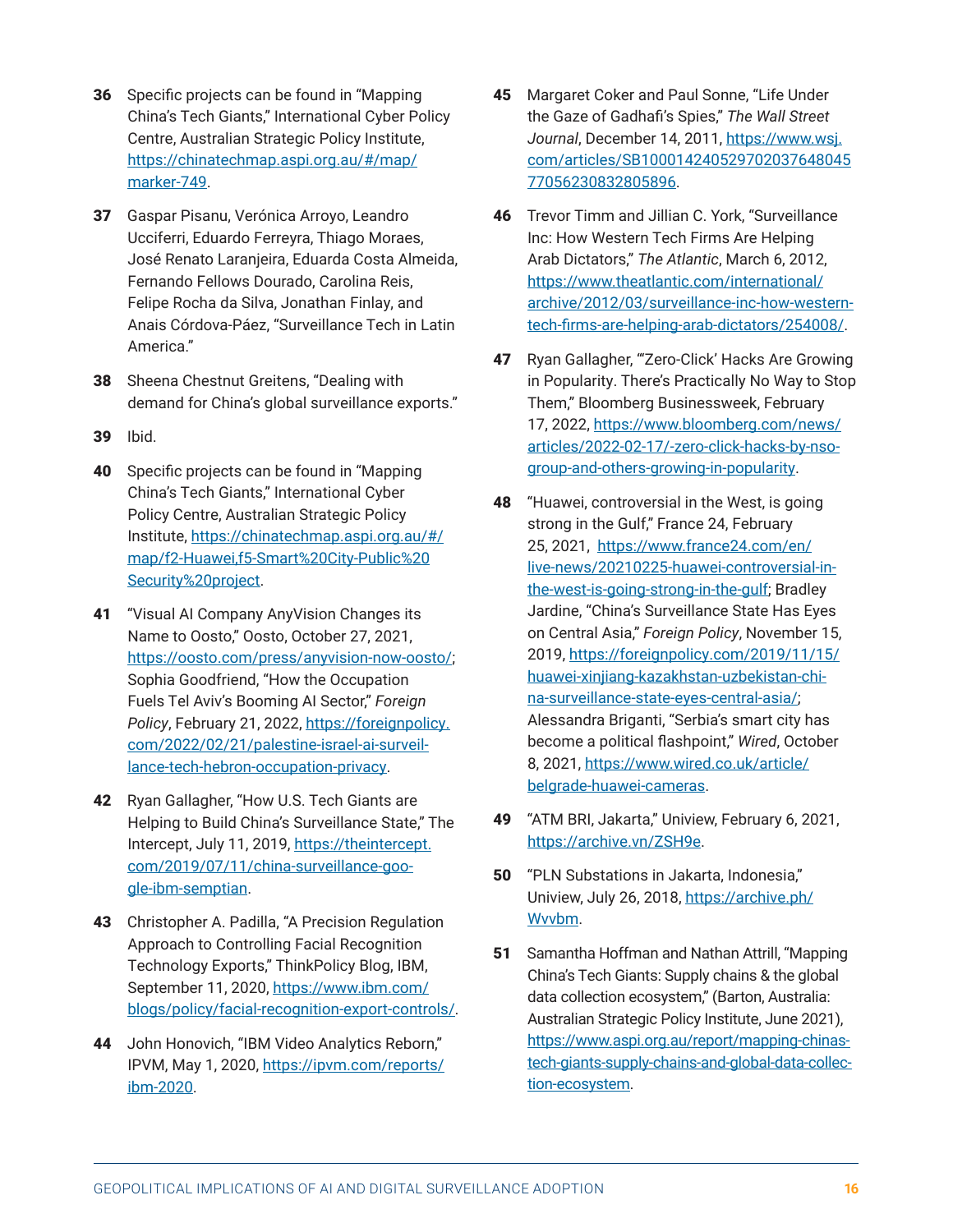- <span id="page-16-0"></span>52 Joshua Kurlantzick, "Assessing China's Digital Silk Road: A Transformative Approach to Technology Financing or a Danger to Freedoms?," Council on Foreign Relations, December 18, 2020, [https://www.cfr.org/blog/assessing-chinas-dig](https://www.cfr.org/blog/assessing-chinas-digital-silk-road-transformative-approach-technology-financing-or-danger)[ital-silk-road-transformative-approach-technolo](https://www.cfr.org/blog/assessing-chinas-digital-silk-road-transformative-approach-technology-financing-or-danger)[gy-financing-or-danger](https://www.cfr.org/blog/assessing-chinas-digital-silk-road-transformative-approach-technology-financing-or-danger).
- 53 For example, Alibaba Cloud's exemption for personal data disclosures to authorities follows "lawful requests by public authorities, including to meet national security or law enforcement requirements." See "Mapping China's Tech Giants," International Cyber Policy Centre, Australian Strategic Policy Institute.
- 54 Anna Gross, Madhumita Murgia, and Yuan Yang, "Chinese tech groups shaping UN facial recognition standards," *Financial Times*, December 1, 2019, [https://www.ft.com/content/c3555a3c-](https://www.ft.com/content/c3555a3c-0d3e-11ea-b2d6-9bf4d1957a67)[0d3e-11ea-b2d6-9bf4d1957a67](https://www.ft.com/content/c3555a3c-0d3e-11ea-b2d6-9bf4d1957a67).
- 55 Meng Jing, "Chinese tech companies are shaping UN facial recognition standards, according to leaked documents."
- 56 Ana Swanson, "U.S. and Others Pledge Export Controls Tied to Human Rights," *The New York Times*, December 10, 2021, [https://www.nytimes.](https://www.nytimes.com/2021/12/10/business/economy/human-rights-export-controls.html) [com/2021/12/10/business/economy/human](https://www.nytimes.com/2021/12/10/business/economy/human-rights-export-controls.html)[rights-export-controls.html](https://www.nytimes.com/2021/12/10/business/economy/human-rights-export-controls.html); "Fact Sheet: Export Controls and Human Rights Initiative Launched at the Summit for Democracy," The White House, December 10, 2021, [https://www.whitehouse.gov/](https://www.whitehouse.gov/briefing-room/statements-releases/2021/12/10/fact-sheet-export-controls-and-human-rights-initiative-launched-at-the-summit-for-democracy) [briefing-room/statements-releases/2021/12/10/](https://www.whitehouse.gov/briefing-room/statements-releases/2021/12/10/fact-sheet-export-controls-and-human-rights-initiative-launched-at-the-summit-for-democracy) [fact-sheet-export-controls-and-human-rights-ini](https://www.whitehouse.gov/briefing-room/statements-releases/2021/12/10/fact-sheet-export-controls-and-human-rights-initiative-launched-at-the-summit-for-democracy)[tiative-launched-at-the-summit-for-democracy.](https://www.whitehouse.gov/briefing-room/statements-releases/2021/12/10/fact-sheet-export-controls-and-human-rights-initiative-launched-at-the-summit-for-democracy)
- 57 Dahlia Peterson, "Foreign Technology and the Surveillance State" in *China's Quest for Foreign Technology: Beyond Espionage*, eds. William C. Hannas and Didi Kirsten Tatlow (London: Routledge, 2021).
- 58 Johana Bhuiyan, "US sanctioned China's top facial recognition firm over Uyghur concerns. It still raised millions," *The Guardian*, January 7, 2022, [https://www.theguardian.com/](https://www.theguardian.com/world/2022/jan/06/china-sensetime-facial-recognition-uyghur-surveillance-us-sanctions) [world/2022/jan/06/china-sensetime-facial-rec](https://www.theguardian.com/world/2022/jan/06/china-sensetime-facial-recognition-uyghur-surveillance-us-sanctions)[ognition-uyghur-surveillance-us-sanctions.](https://www.theguardian.com/world/2022/jan/06/china-sensetime-facial-recognition-uyghur-surveillance-us-sanctions)
- 59 Demetri Sevastopulo, "US moves towards imposing sanctions on Chinese tech group Hikvision," *Financial Times*, May 3, 2022, [https://](https://www.ft.com/content/7bc70335-138e-4f56-afe1-ae4383eefb2b) [www.ft.com/content/7bc70335-138e-4f56](https://www.ft.com/content/7bc70335-138e-4f56-afe1-ae4383eefb2b) [afe1-ae4383eefb2b;](https://www.ft.com/content/7bc70335-138e-4f56-afe1-ae4383eefb2b) Dahlia Peterson, "The Case for Applying Global Magnitsky Sanctions Against Hikvision," *The National Interest*, June 6, 2022, [https://nationalinterest.org/blog/tech](https://nationalinterest.org/blog/techland-when-great-power-competition-meets-digital-world/case-applying-global-magnitsky)[land-when-great-power-competition-meets-digi](https://nationalinterest.org/blog/techland-when-great-power-competition-meets-digital-world/case-applying-global-magnitsky)[tal-world/case-applying-global-magnitsky.](https://nationalinterest.org/blog/techland-when-great-power-competition-meets-digital-world/case-applying-global-magnitsky)
- 60 "Guidance on Implementing the UN Guiding Principles for Transactions Linked to Foreign Government End-Users for Products or Services with Surveillance Capabilities," (Washington, DC: U.S. Department of State, September 2020), [https://www.state.gov/key-topics-bureau-of](https://www.state.gov/key-topics-bureau-of-democracy-human-rights-and-labor/due-diligence-guidance/)[democracy-human-rights-and-labor/due-dili](https://www.state.gov/key-topics-bureau-of-democracy-human-rights-and-labor/due-diligence-guidance/)[gence-guidance/.](https://www.state.gov/key-topics-bureau-of-democracy-human-rights-and-labor/due-diligence-guidance/)
- 61 Ellen Nakashima and Jeanne Whalen, "Biden administration concerned about U.S. investments in Chinese tech companies with military or surveillance ties," *The Washington Post*, December 16, 2021, [https://www.washington](https://www.washingtonpost.com/national-security/us-investments-china-biden/2021/12/15/835876a0-5772-11ec-a808-3197a22b19fa_story.html)[post.com/national-security/us-investments](https://www.washingtonpost.com/national-security/us-investments-china-biden/2021/12/15/835876a0-5772-11ec-a808-3197a22b19fa_story.html)[china-biden/2021/12/15/835876a0-5772-11ec](https://www.washingtonpost.com/national-security/us-investments-china-biden/2021/12/15/835876a0-5772-11ec-a808-3197a22b19fa_story.html)[a808-3197a22b19fa\\_story.html](https://www.washingtonpost.com/national-security/us-investments-china-biden/2021/12/15/835876a0-5772-11ec-a808-3197a22b19fa_story.html).
- 62 Johana Bhuiyan, "US sanctioned China's top facial recognition firm over Uyghur concerns. It still raised millions."
- 63 Bills H.R.4021 and S.3284 from the 116th Congress called for warrant requirements on law enforcement facial recognition use. See FACE Protection Act of 2019, H.R.4021, 116th Cong. (2019), [https://www.congress.gov/](https://www.congress.gov/bill/116th-congress/house-bill/4021) [bill/116th-congress/house-bill/4021;](https://www.congress.gov/bill/116th-congress/house-bill/4021) Ethical Use of Facial Recognition Act, S.3284, 116th Cong. (2020), [https://www.congress.gov/](https://www.congress.gov/bill/116th-congress/senate-bill/3284) [bill/116th-congress/senate-bill/3284.](https://www.congress.gov/bill/116th-congress/senate-bill/3284) For more on black box versus white box algorithms, see Octavio Loyola-González, "Black-Box vs. White-Box: Understanding Their Advantages and Weaknesses From a Practical Point of View," *IEEE Access* 7, no.1 (October 2019): 154096-154113, [https://ieeexplore.ieee.org/](https://ieeexplore.ieee.org/stamp/stamp.jsp?arnumber=8882211) [stamp/stamp.jsp?arnumber=8882211.](https://ieeexplore.ieee.org/stamp/stamp.jsp?arnumber=8882211)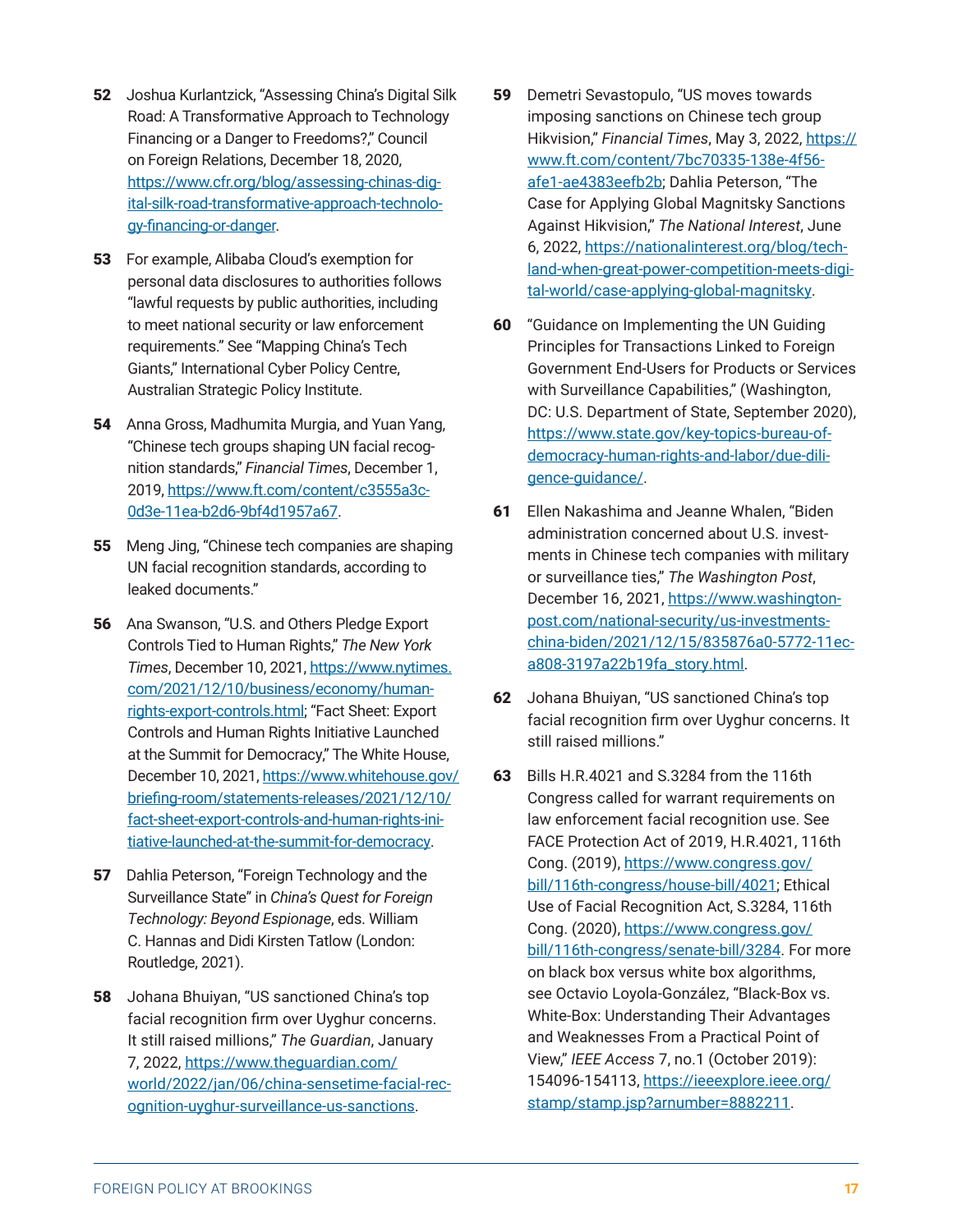- <span id="page-17-0"></span>64 "About GPAI," The Global Partnership on Artificial Intelligence, <https://gpai.ai/about>.
- 65 Jeanne Whalen, "Government should take bigger role in promoting U.S. technology or risk losing ground to China, commission says," *The Washington Post*, December 1, 2020, [https://www.washingtonpost.com/tech](https://www.washingtonpost.com/technology/2020/12/01/us-policy-china-technology)[nology/2020/12/01/us-policy-china-technology](https://www.washingtonpost.com/technology/2020/12/01/us-policy-china-technology).
- 66 Jacob Feldgoise and Matt Sheehan, "How U.S. Businesses View China's Growing Influence in Tech Standards," Carnegie Endowment for International Peace, December 23, 2021, [https://](https://carnegieendowment.org/2021/12/23/how-u.s.-businesses-view-china-s-growing-influence-in-tech-standards-pub-86084) [carnegieendowment.org/2021/12/23/how-u.s.](https://carnegieendowment.org/2021/12/23/how-u.s.-businesses-view-china-s-growing-influence-in-tech-standards-pub-86084) [businesses-view-china-s-growing-influence-in](https://carnegieendowment.org/2021/12/23/how-u.s.-businesses-view-china-s-growing-influence-in-tech-standards-pub-86084)[tech-standards-pub-86084](https://carnegieendowment.org/2021/12/23/how-u.s.-businesses-view-china-s-growing-influence-in-tech-standards-pub-86084).
- 67 Adam Bannister, "Face-pixellating module is first video surveillance product to be declared 'GDPR-ready' by EuroPriSe," IFSEC Global, November 20, 2017, [https://www.ifsecglobal.](https://www.ifsecglobal.com/video-surveillance/face-pixellating-module-first-video-surveillance-product-declared-gdpr-ready-europrise) [com/video-surveillance/face-pixellating-mod](https://www.ifsecglobal.com/video-surveillance/face-pixellating-module-first-video-surveillance-product-declared-gdpr-ready-europrise)[ule-first-video-surveillance-product-declared-gd](https://www.ifsecglobal.com/video-surveillance/face-pixellating-module-first-video-surveillance-product-declared-gdpr-ready-europrise)[pr-ready-europrise.](https://www.ifsecglobal.com/video-surveillance/face-pixellating-module-first-video-surveillance-product-declared-gdpr-ready-europrise)
- 68 Samantha Hoffman, "Double-Edged Sword."